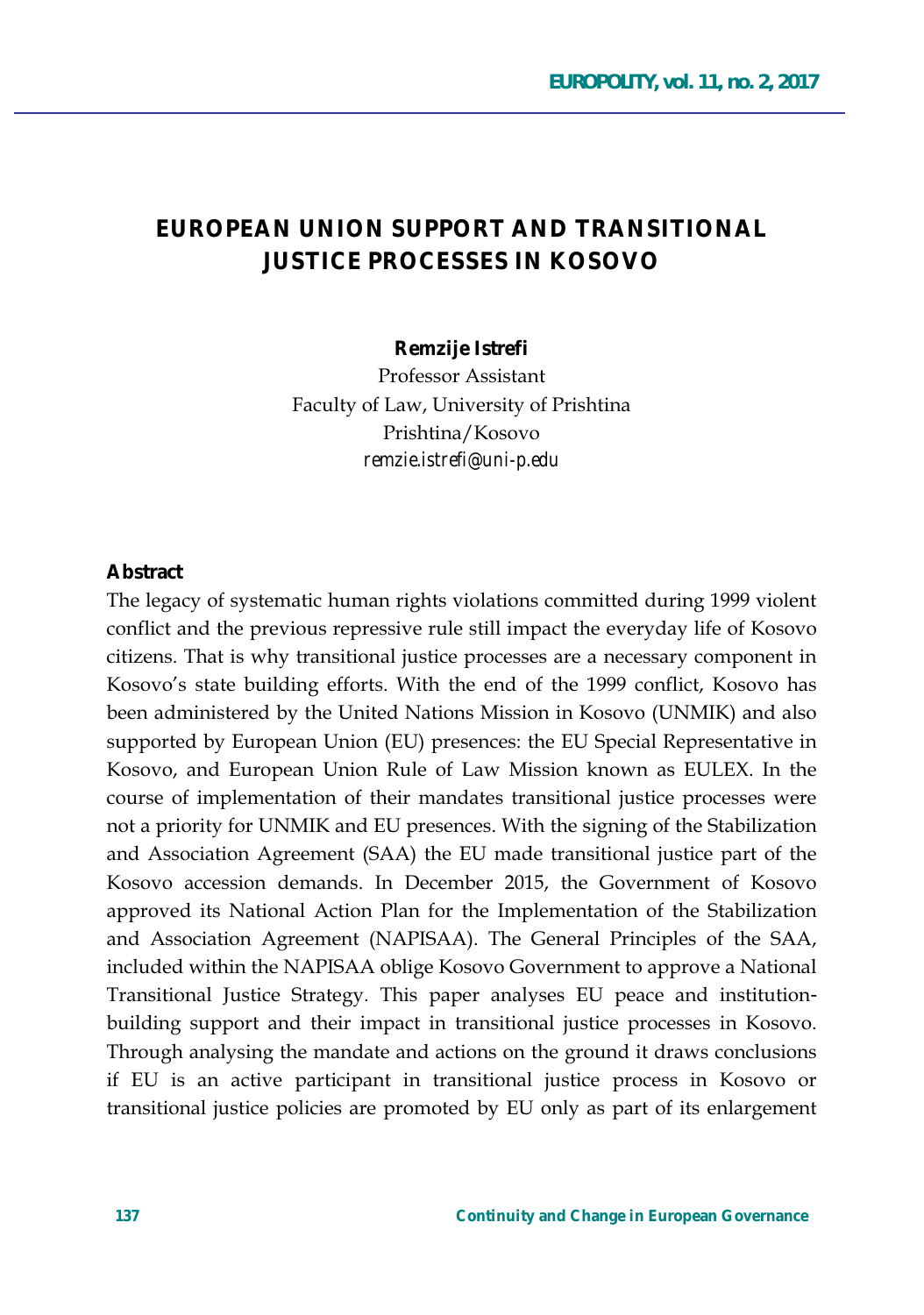strategy. Finally, the paper gives recommendations as a basis for future elaboration of an EU approach to transitional justice.

#### **Keywords**

EU, EULEX, Human rights, Transitional Justice, UNMIK.

#### **1. INTRODUCTION**

Dealing with the legacy of mass atrocities in a period of change after violent conflict and/or regime change is a challenging and complex task. Transitional justice has emerged as a possible response to the difficult dilemmas that the transformations generate. It is a way to articulate the different processes considered necessary to help a society move from a period of repression and/or conflict to one in which human rights, democracy and the rule of law can prevail (Institute for Democracy and Conflict Resolution 2011, 10). According to the most commonly used definition first published in the United Nations (UN) Secretary-General's report on the rule of law and transitional justice in conflict and postconflict societies in 2004 transitional justice can be described as "the full range of processes and mechanisms associated with a society's attempts to come to terms with a legacy of large-scale past abuses, in order to ensure accountability, serve justice and achieve reconciliation" (Report of the UN Secretary General 2004, 2). These may " include both judicial and non-judicial mechanisms, with differing levels of international involvement (or none at all) and individual prosecutions, reparations, truth-seeking, institutional reform, vetting and dismissals, or a combination thereof' (Report of the UN Secretary General 2004, 4). This definition incorporates: the right to know, right to justice, right to non-recurrence and right to reparation, the four principles which are widely acknowledged to constitute the core elements of transitional justice (Sisson 2001, 2). Experience has shown that the most successful transitional justice processes are those initiated by the local populations and which were characterized by the local ownership and allinclusive consultation processes. The consultation and transparent activities of the Truth and Reconciliation Commission in post apartheid South Africa in 1999s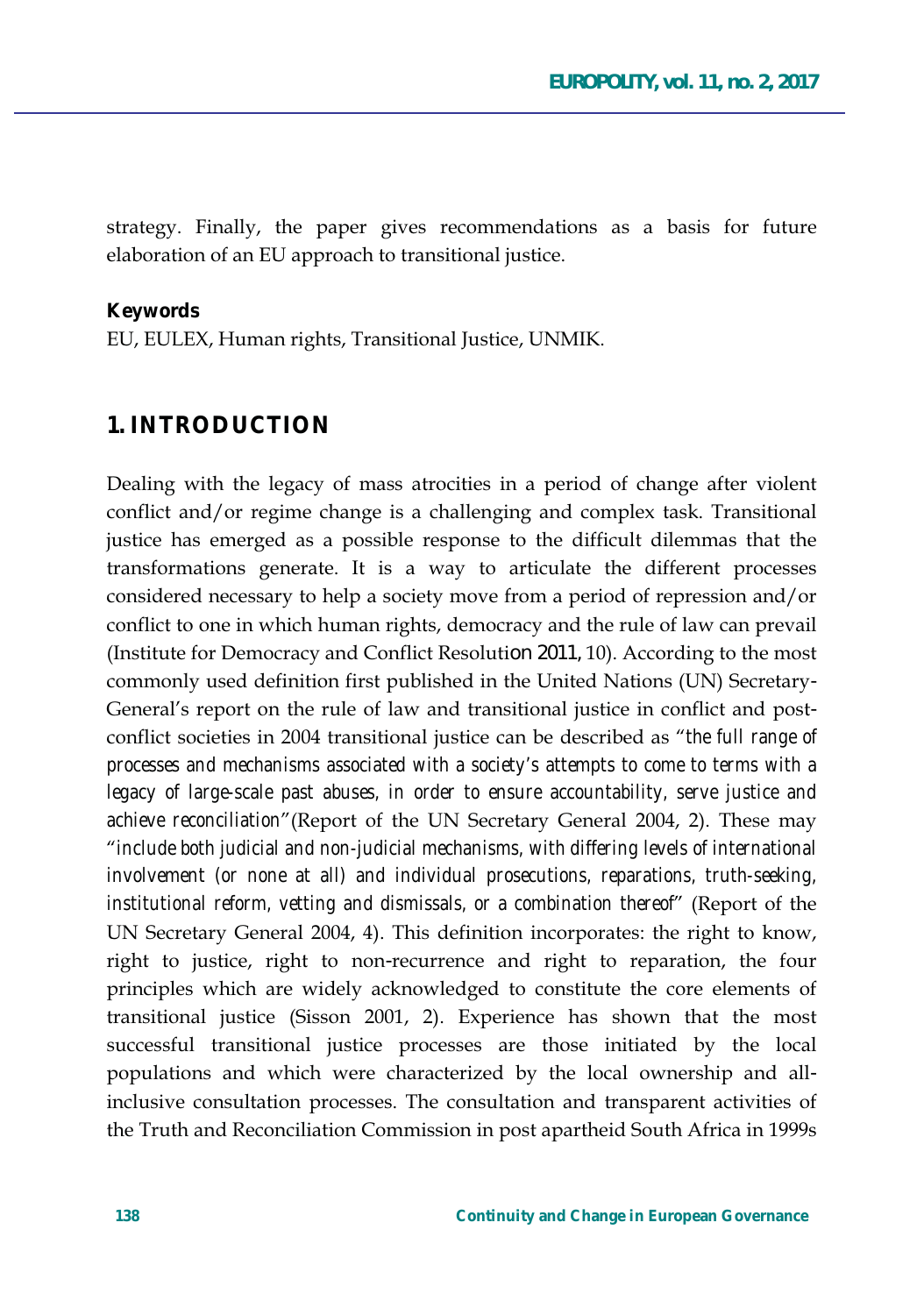(Tietel 2003), the overall engagement of the victims and their families in discovering the whereabouts of the disappeared persons in Argentina by the Argentine National Commission on the Disappeared (Hayner 1994, Hayner 2001), and inclusion of women and youth in consultation and reconciliation process in Northern Ireland (Ward 2005) are among many models to be considered by the societies undergoing transitional justice processes. In the past decades, the international and regional organizations and their missions play an influential and catalytic role in facilitating justice and reconciling divided societies through the post conflict peace building efforts. International organizations not only provide an intermediary role between the former enemies, but have become an effective participant in designing and undertaking activities that form part of the transitional justice mechanism in some cases aiming reconciliation among them. The UN SG Kofi Annan, acknowledged that there had been an increased focus by the UN on questions of justice, transitional justice, and the rule of law in conflict and post-conflict societies (UN Secretary-General 2004, 4). He noted that direct UN involvement in post-conflict societies has been characterized by the importation of transitional justice apparatus, for example, in Kosovo and Timor-Leste, where the UN has been directly involved in the administration of judiciaries, police, and prison services. The normative foundation for the work of the UN in advancing transitional justice is the Charter of the United Nations (UN Charter of the United Nations 1945), and the main pillars of the modern international legal system: international human rights law, international humanitarian law, international criminal law, and international refugee law. Various UN instruments guarantee the rights and duties related to: the right to justice (UN GA International Covenant on Civil and Political Rights 1966, Article 2, UN GA Convention against Torture and Other Cruel, Inhuman Degrading Treatment or Punishment 1984, Articles 4, 5, 7 and 12, UN GA International Convention for the Protection of All Persons from Enforced Disappearance 2006, Articles 3, 6, 7 and 11); the right to truth (UN GA International Covenant on Civil and Political Rights 1966, Article 2, UN GA International Convention for the Protection of All Persons from Enforced Disappearance 2006, Article 24): the right to reparations (UN GA Universal Declaration of Human Rights 1948, Article 8, UN GA International Covenant on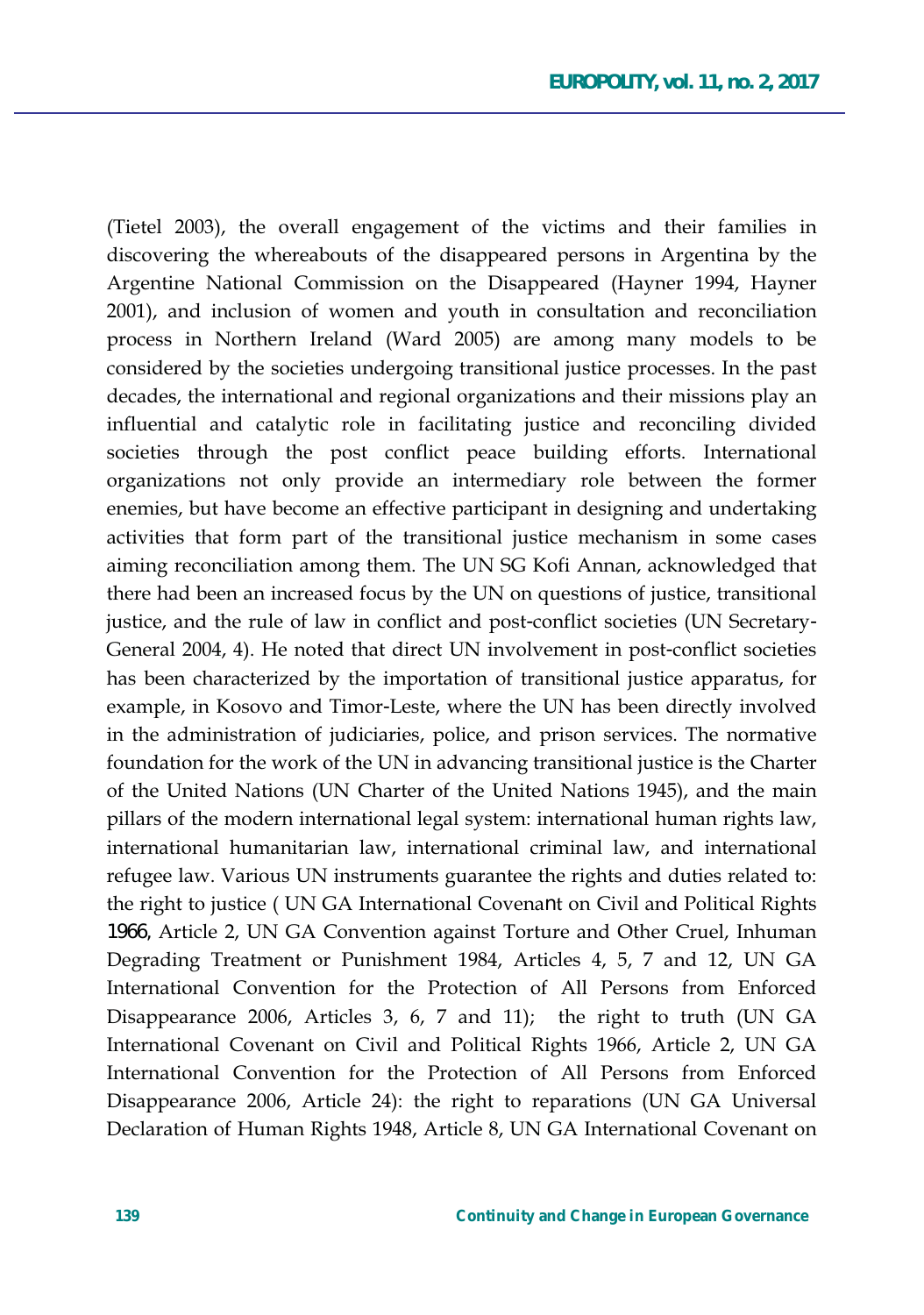Civil and Political Rights 1966, Article 2, UN GA International Convention on the Elimination of All Forms of Racial Discrimination 1965, Article 6, UN GA Convention against Torture and Other Cruel, Inhuman, Degrading Treatment or Punishment 1984, Article 6, UN GA International Convention for the Protection of All Persons from Enforced Disappearance 2006, Article 24, the UN GA Convention on the Rights of the Child 1989, Article 39), and the guarantees of non-recurrence of violations (UN GA International Covenant on Civil and Political Rights 1966, Article 2, UN GA Convention against Torture and Other Cruel, Inhuman, Degrading Treatment or Punishment 1984, Article 2, UN GA International Convention for the Protection of All Persons from Enforced Disappearance 2006, Article 23). Additionally, transitional codes, guidelines, and rule of law policy tools have been devised. The Office of the UN High Commissioner for Human Rights (OHCHR) released in 2006 the Rule-of law Tools for Post conflict States (OHCHR, Rule-of law Tools for Post-conflict States 2006). The UN Secretary General provides in his Guidance Note the guiding principles and framework for a United Nations approach to transitional justice processes and mechanisms (United Nations Guidance Note of the Secretary-General 2010).

Simultaneously, the European Union has increased its involvement in crisis management and through its peace- and institution building programmes has become one of the major contributors in post conflict territories. The Treaty on European Union, provides that the "The Union's aim is to promote peace, its values *and the wellbeing of its peoples*" (EU Treaty Establishing the European Community 1957, Article 3.1). The EU is committed to promoting peace, to the protection of the EU's rights and to the strict observance and the development of international law (EU Treaty Establishing the European Community 1957, Article 3. paras.  $1&5$ ).

The EU founding documents (Treaty of the European Union 1957, Treaty of Maastricht 1992) do not provide for specific definition (Davlis 2014) and reference on Transitional Justice. However, several articles provide for a framework to accommodate transitional justice initiatives. Article 177.2 of the Maastricht Treaty specifies that European policy in the area of development cooperation will contribute to the general objective of development and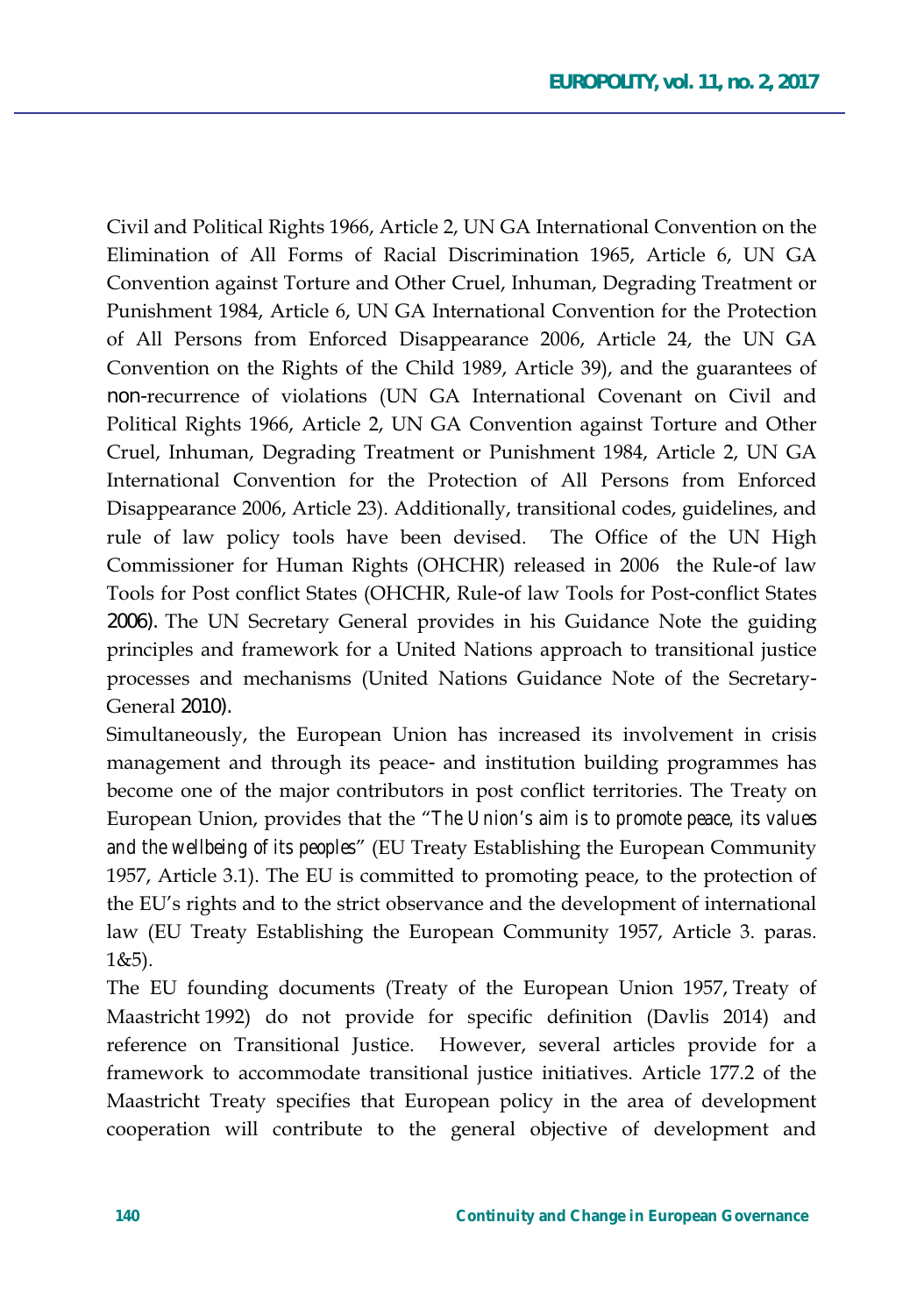consolidation of democracy and the rule of law, as well as respect for human rights and fundamental liberties (European Union Treaty of Maastricht 1992, Article 177.2). Similarly, Article 11.1 of the European Union Treaty, which is the legal basis for Common Foreign and Security Policy (CFSP), establishes democracy, the rule of law and respect for human rights and fundamental liberties as priorities (European Union Treaty Establishing the European Community 1957, Article 11.1). Article 17.2 of the European Union Treaty provides for CFSP tasks and lists among others the "*humanitarian and rescue tasks*, *peacekeeping tasks, and tasks of combat forces in crisis management, including peacemaking'* (European Union Treaty Establishing the European Community 1957, Article 17.2). All these articles provide for the EUs undertakings towards states in crisis or in the territories that are undergoing the process of reestablishing peace after conflicts. At the level of EU legislation, explicit reference is made regarding the aspects of Transitional Justice in the Regulation no. 1889/2006 of the European Parliament and the Council, from December 20, 2006 which established a financial instrument for the promotion of democracy and human rights worldwide (Regulation no. 1889/2006 amended in 2014 (Regulation (EU) No  $230/2014$ )). In Article 2, of the Regulation no.  $1889/2006$ through the financial instrument for the promotion of global democracy and human rights programme, the EU support seeks to: ii) "*strengthen the rule of law*, *promoting the independence of the judiciary, encouraging and evaluating legal and institutional reforms, and promoting access to justice; iii) promote and strengthen the International Criminal Court, ad-hoc international criminal tribunals and the processes of transitional justice and truth and reconciliation mechanisms; iv) support reforms to achieve effective and transparent democratic accountability*<sup>"</sup> The Instrument for Stability can support financially "international criminal tribunals and ad-hoc national *tribunals, truth and reconciliation commissions, and mechanisms for the legal settlement of human rights claims and the assertion and adjudication of property rights, established in accordance with international human rights and rule of law standards.*" (Regulation  $(EU)$  No 230/2014 of the European Parliament and of the Council 2014: section (e)). It also provides "support for civilian measures related to the demobilisation and *reintegration of former combatants into civil society, and where appropriate their repatriation, as well as measures to address the situation of child soldiers and female*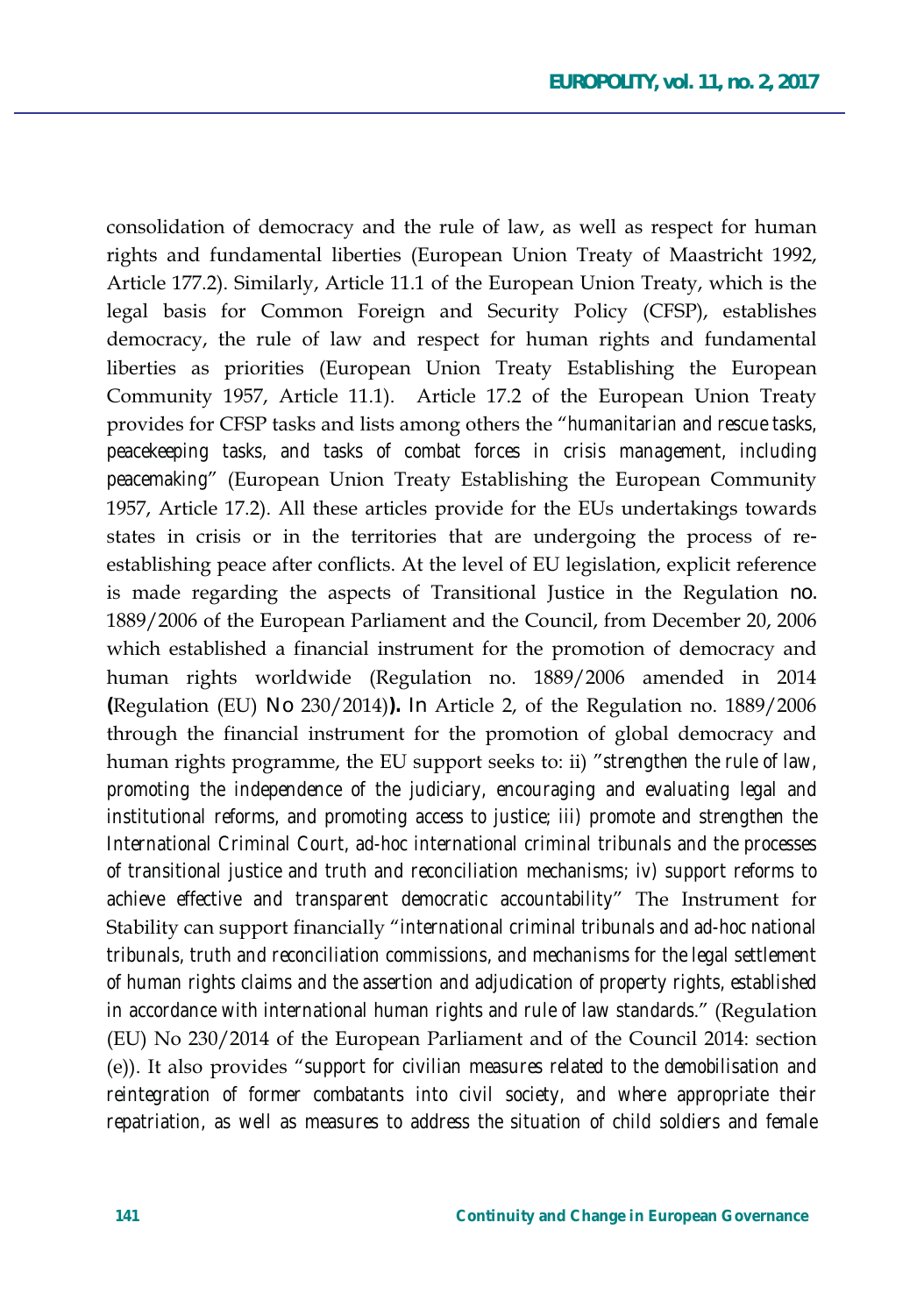*combatants*" (Regulation (EU) No 230/2014 of the European Parliament and of the Council,  $2014$ : section  $(g)$ ). The inclusion of Demobilization, Disarmament and Reintegration (DDR) programmes is noteworthy, since is recognized as one of the necessary measures to be undertaken by societies in achieving non recurrence as a part of Transitional Justice itself.

The European Instrument for Democracy and Human Rights (EIDHR) is the main financial instrument that covers the period 2014-2020 with a total financial envelope of EUR  $1,332,752,000$ . Under the new Regulation  $235/2014$  of the European Parliament and the Council, which replaces Regulation 1889/2006  $(2007-2013)$ , the EIDHR's budget has been increased with the aim to provide wider support for civil society and increase the EU's capacity to react promptly to human rights emergencies (European Commission, MEMO/13/1134. 8).

Transitional justice as an aspect to be carried out is found also in EU policy strands, in declarations, reports and consensus documents. Transitional Justice is envisaged in the Common Foreign & Security Policy (CFSP), in the European Security and Defence Policy (ESDP) and the Cooperation Policy which all call for the promotion of democracy and human rights throughout the world (European Security Strategy, 2003) The main EU body for defining the CFSP's areas of action including the transitional justice actions is the EU Council. On 16 November 2015 the EU Council has adopted conclusions on the EU's support to transitional justice (EU's support to transitional justice - Council conclusions, 2015). With this document the EU Council reaffirmed the EU's intention to play an active and consistent role in its engagement with partner countries and international and regional organizations in support of transitional justice processes. The Council also adopted the EU's policy framework on support to transitional justice (The EU's Policy Framework on support to transitional justice, 2015). This document provides a framework for EU support to transitional justice mechanisms and processes and enhance the EU's ability to play a more active and consistent role, both in its engagement with partner countries and with international and regional organizations. It builds upon and complements the EU's existing strong policy in support of the International Criminal Court and takes account of the UN's framework and activities on transitional justice.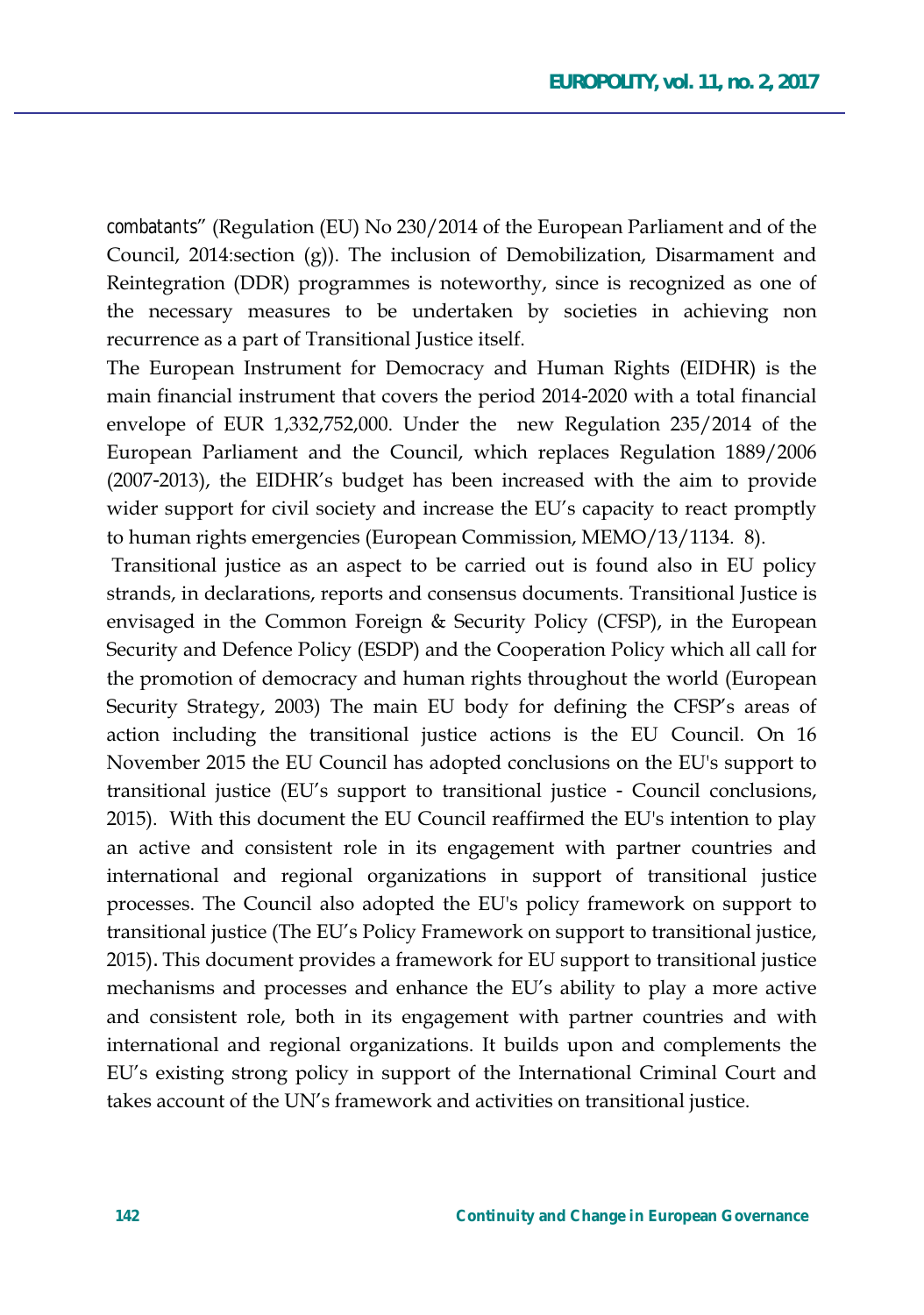Despite all the legal framework accommodating transitional justice aspects, the political commitments, policies and strategies to date the key question facing the international organizations through their peace building activities on the ground is how to deal with the painful legacy of past violence, while at the same time maintain the fragile peace and simultaneously implement their missions peace and state building mandates. The factual situation on the ground after the deployment of international presences in Kosovo exemplify this dichotomy in the international peace building efforts. In particular in the first years of international administration of Kosovo UNMIK (and KFOR) assumed almost all state functions over the territory. As a result of the conflict UNMIK was faced with destruction everywhere, including family homes, schools and hospitals. Roads were mined; bridges were destroyed; and radio and television were off the air. Mass killings and gross human rights violations by the Serbian military and paramilitary forces towards the Albanian populations; the unresolved issue of missing persons led to the interethnic conflict and incidents which at least twice in the life time of administration by UNMIK have risked the overall peace and security and with it have questioned the presence of the UNMIK and KFOR in Kosovo (Amnesty International 2000; Amnesty International 2004a Amnesty International 2004b, Human Rights Watch 2004; International Crises Group 2004). That is why through ought the exercise of their mandate UNMIK and latter EU presences directed their activities towards maintaining peace and security and institutional building and less dealt with the societal issues such are transitional justice process.

# **2. TRANSITIONAL JUSTICE PROCESSES INTERNATIONAL ADMINISTRATION AND STEBUILDING PROCESSES IN KOSOVO**

There are several factors that should be taken into account when analysing transitional justice processes in Kosovo and the role of international actors. The NATO airstrikes over Serbia that lasted 78 days were concluded with the signing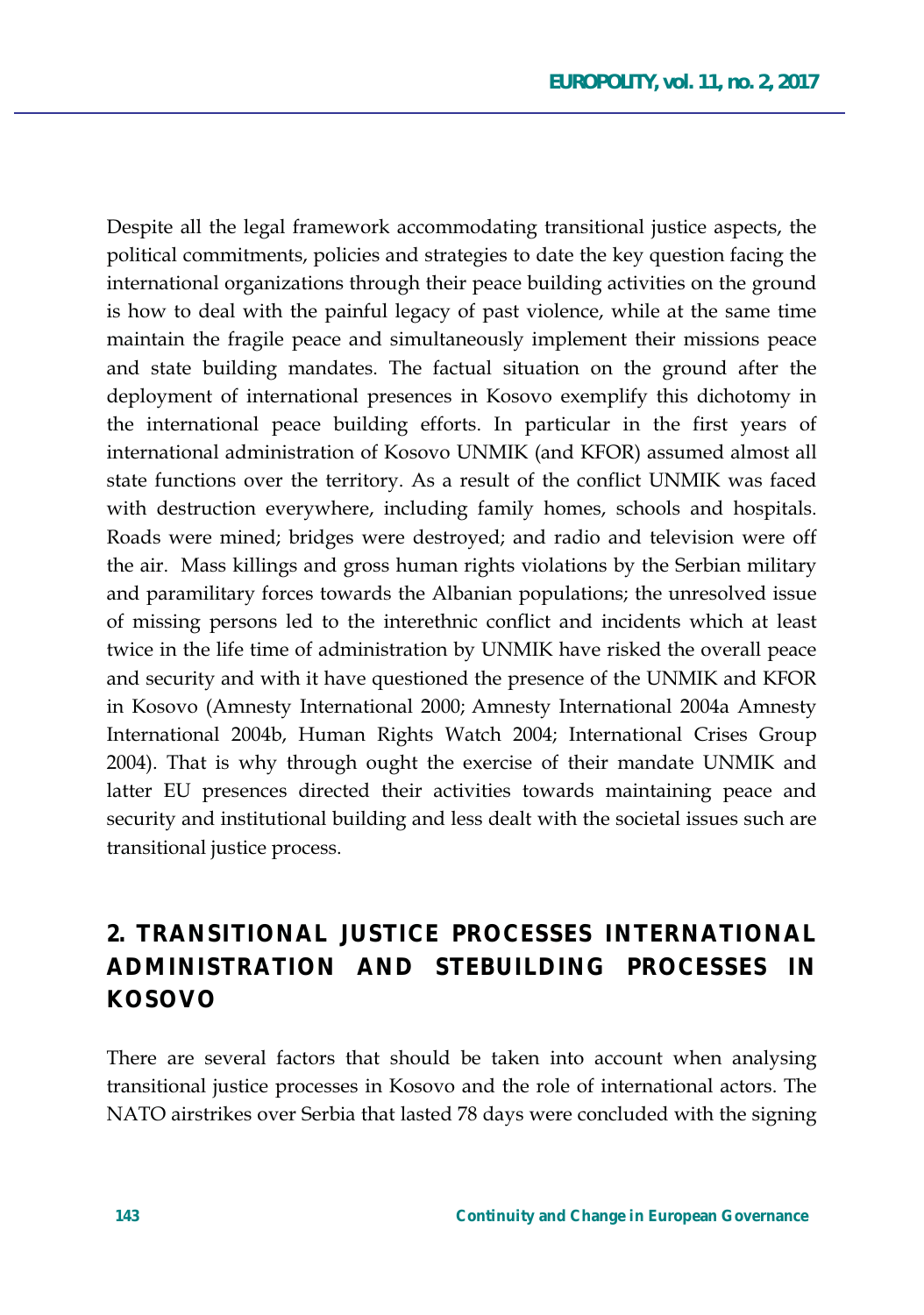of the Military Technical Agreement (Military Technical Agreement 1999) that paved the way for instituting the civilian mission under the UN auspices known as UNMIK (UN SC Resolution 1244 1999). UNMIK's mandate was extensive and unprecedented both in scope and structural complexity. As authorized by the UNSC Resolution (UNSCR) 1244 of 10 June 1999, UNMIK's mandate included establishing an interim civilian administration including police, promoting the establishment of substantial autonomy and self-government in Kosovo, creating a democratic political atmosphere respectful of human rights, repatriating over one million refugees, supporting the reconstruction of infrastructure and the economic system, maintaining civil law and order, promoting human rights, and ensuring safe return of refugees and displaced persons to their homes. UNMIK was responsible for coordinating the reconstruction efforts of all international agencies operating in Kosovo. The OSCE was in charge of the Democratization and Institution Building (pillar III), and the EU was responsible for the Reconstruction and Economic Development pillar (pillar IV). Placed outside of the pillar structure, NATO's Kosovo Force (KFOR) mission was and continues to be responsible for providing a secure environment in Kosovo. The modalities for establishing conditions through which the past human rights abuses will not be repeated and ensuring accountability for past atrocities have been exemplified by the terms of peace settlements and political transitions which also paved the way for EU's extensive presence in Kosovo. These modalities relate to two major processes: development of a set of implementation standards for the Provisional Institutions for Self-Government (PISG),<sup>1</sup> and the Final status processes.<sup>1</sup> After

 $\overline{a}$ 

<sup>&</sup>lt;sup>1</sup> In December 2003, UNMIK published the Kosovo Standards Implementation Plan (Implementation Plan), which was subsequently endorsed by the Security Council. The Implementation Plan laid out the indicators that would establish "the basis for any review in mid-2005 to begin consideration of Kosovo's final status. The set of implementation standards for the PISG that involved establishment of a range of democratic governance principles i.e. a comprehensive legal framework covering political party operation and finances to be adopted and enforced...; all communities are proportionately represented at all levels of the PISG, in accordance with applicable legislation; the PISG and local municipal government decide and enact legislation in an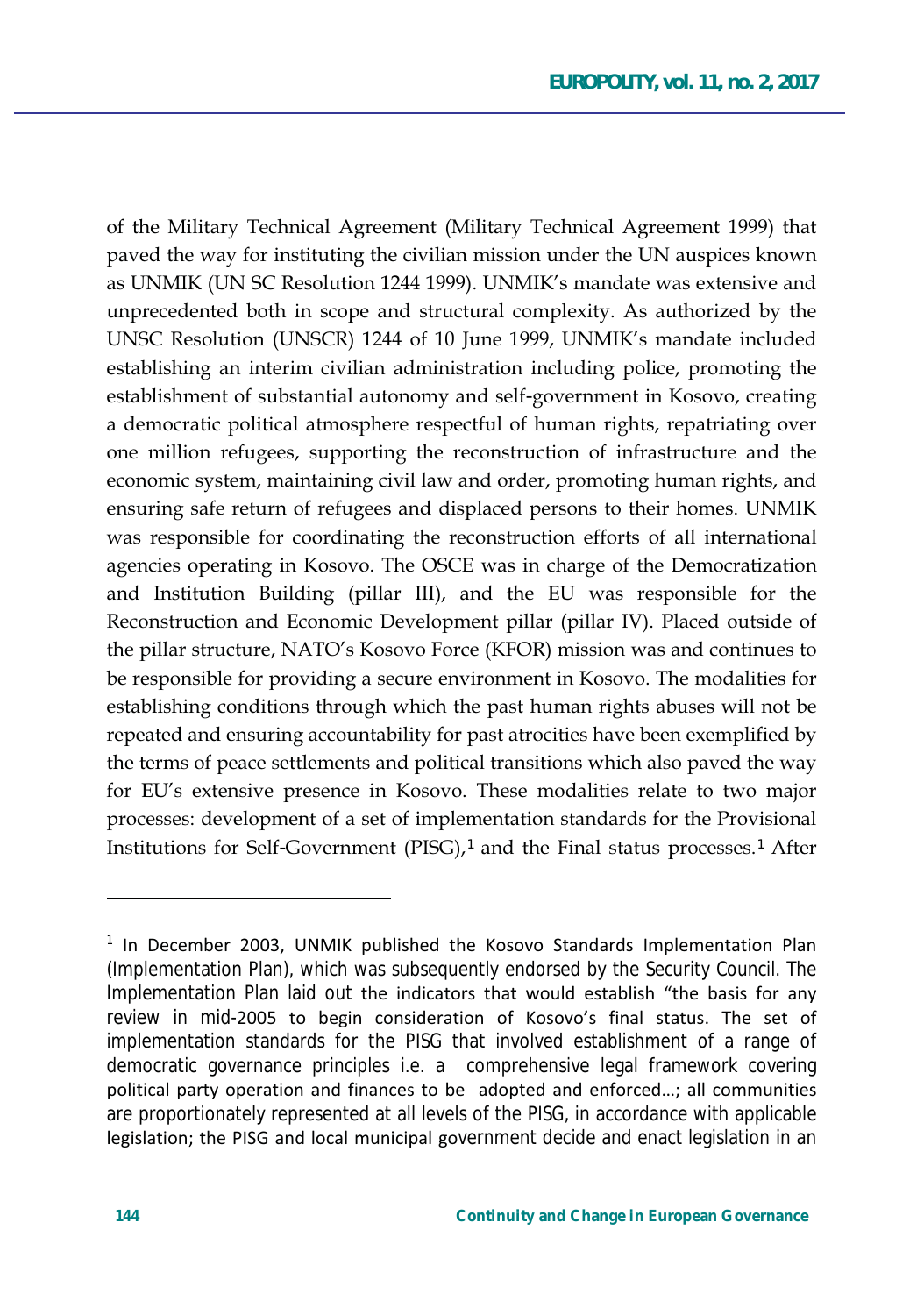the evaluation of the achievement of Standards before Status, in 2005, the process of defining the future status of Kosovo was initiated by the UN Security Council. The UN Secretary General authorized Martti Ahtisaari as the Special Envoy to develop the Comprehensive Proposal for the Kosovo Status Settlement (Comprehensive Proposal for the Kosovo Status Settlement 2007). The Status Settlement Proposal(Ahtisari plan) involved the internationally supervised independence of Kosovo by the international community and the EU. The EU specific role in Kosovo was reflected in the establishment of an International Civilian Office (ICO) and an EU mission in the rule of law area (EULEX) under the European Security and Defence Policy (ESDP). The Guiding principles for the envisaged international/EU presence in Kosovo was based on understanding that after the status settlement, the governance of Kosovo will be in the hands of its people and their elected authorities. Therefore, the activities to be undertaken by the international community and the EU imply a major shift from international governance towards Kosovo governance. In the Status settlement proposal (Ahtisari plan) the transitional justice has been deemed a constitutional

open, accountable and democratic manner...; PISG and Municipalities ensure the availability of basic public services such as health care, utilities and education, without discrimination to all communities in Kosovo...; all communities are fully and fairly represented amongst judges, prosecutors and in the Kosovo Police Service (KPS) and Kosovo Corrections Service (KCS)...; [and], there is effective action to eliminate violence against women and children, trafficking and other forms of exploitation, including preventative education and provision of legal and social services to victims". See generally Kosovo Standards Implementation Plan, Executive Summary, UNMIK, 31 March 2004.

<sup>1</sup>After more than six years of international administration by UNMIK in Kosovo, the international community agreed to open the issue of the future political status of Kosovo. In essence, the Contact Group, an informal grouping of six countries (USA, Russia, United Kingdom, Germany, France and Italy) in the second part of 2005, agreed to open the issue of the future political status of Kosovo. Subsequent to this, on 14 November 2005 the UN Secretary General appointed Marti Ahtisaari as the Special Envoy of the Secretary General of the United Nations for the process regarding Kosovo's future status (UNOSEK, 2007a). See generally: A comprehensive review of the situation in Kosovo, Eide Report (2005), S/2005/635.

 $\overline{a}$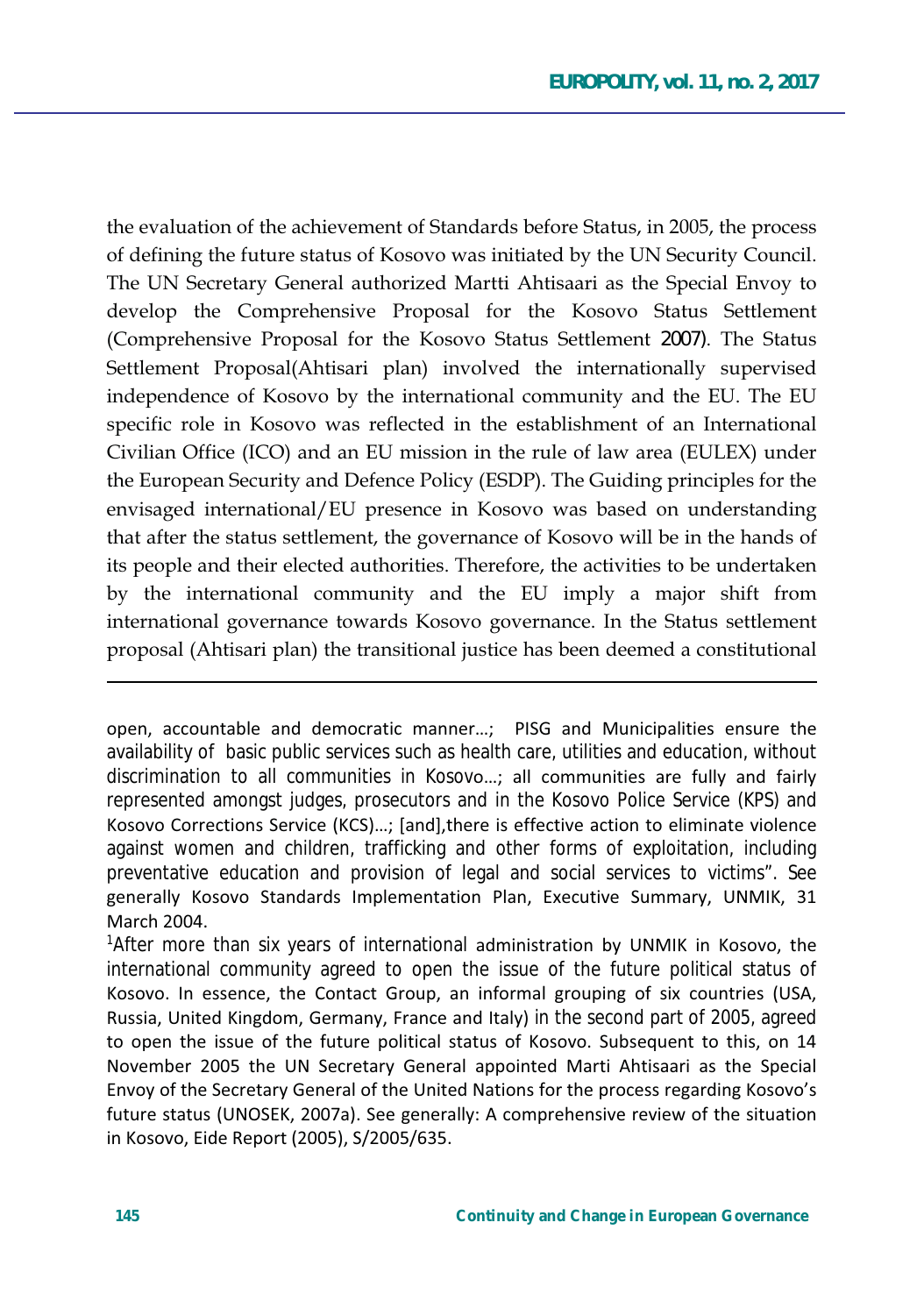obligation. Article 2.5 of the Status settlement proposal (Ahtisari plan) states that *Kosovo Government shall fully promote reconciliation among communities and shall establish a comprehensive gender based sensitive approach for dealing with its past* (Comprehensive Proposal For the Kosovo Status Settlement 2007, Article 2.5). The main activities of ICO, in implementing the Status settlement proposal (Ahtisari plan), before disbanding in September 2012, were cooperation with the Government and the Kosovo Assembly in establishing an inter-ministerial working group on dealing with the past and also support in drafting the regulation on that working group (Rafaeli 2012). The ICO also intervened and proposed amendments to draft texts of the Laws on Witness Protection, War crimes prosecution, Political Prisoners, War Veterans, and Victim Compensation with particular interest in victims of sexual violence (Bernhardt and Ferizi 2011). ICO organized a series of consultation workshops with key officials from most ministries of the Kosovo government and CSOs as well (Muižnieks 2012), and it has publicly announced their approval of regional truth commission in the former Yugoslavia, known as RECOM initiative (De Leillo 2013).

With the end of supervised independence, the key document for undertaking the transitional justice processes is the Constitution of the Republic of Kosovo that came into force on the  $15<sup>th</sup>$  of June 2008 (Constitution of the Republic of Kosovo, 2008). Under its provisions on state responsibilities, it calls for "*a spirit of tolerance, dialogue, and support reconciliation among communities*" (Constitution of the Republic of Kosovo 2008, Article 58). Kosovo Constitution guarantees international human rights standards (Constitution of the Republic of Kosovo 2008, Chapter II), it secures a central role of international human rights agreements (Constitution of the Republic of Kosovo 2008, Article 22) and also contains extended protections for the rights of minority communities (Constitution of the Republic of Kosovo 2008, Chapter III). These constitutional values form the very essence of the constitutional influence on transitional justice processes in Kosovo. The human rights guarantees in the Constitution establish the societal and political conditions for national reconciliation, through guaranteeing societal and political processes to function and develop through elimination of previous patterns that have caused the conflict. The Constitution of Kosovo protects and promotes the rights and interests of communities and their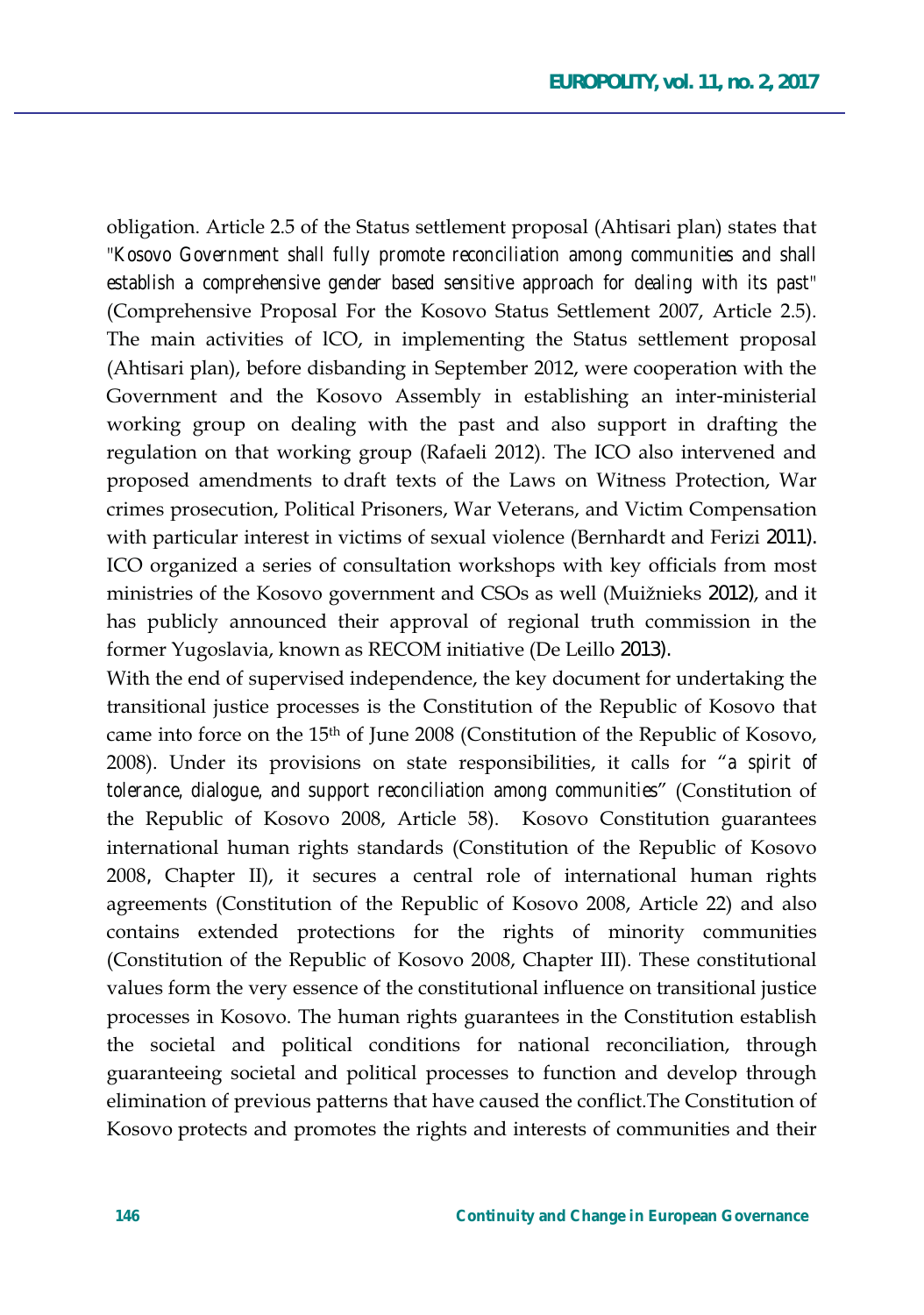members living in Kosovo. It states that "*Kosovo is a multi-ethnic society consisting of Albanian and other Communities, governed democratically with full respect for the rule of law through its legislative, executive and judicial institutions, and guarantees full*  and effective equality for all its citizens<sup>"</sup> (Constitution of the Republic of Kosovo 2008, Article 3). The Constitution defines that "the official languages in Kosovo are *Albanian and Serbian (Constitution of the Republic of Kosovo 2008, Article 5.1). Turkish, Bosnian and Roma languages can have the status of official languages at the municipal level or will be in official use at all levels as provided by law'* (Constitution of the Republic of Kosovo 2008, Article 5.2). The Constitution also ensures equitable representation in public institutions, requires the representation of communities through several specific posts at the municipal level, enshrines the right of communities to "freely express, foster and develop their identity and *community attributes*<sup>"</sup> and establishes obligations of the state to ensure "*full and* effective equality among members of communities" (Constitution of the Republic of Kosovo 2008, Article 61). Finally, Chapter III also foresees the establishment of a Consultative Council for Communities, consisting of, amongst others, representatives of communities, with the mandate to afford communities the opportunity to comment at an early stage on legislative or policy initiatives, and to seek to have their views incorporated in relevant projects and programs.

The Constitution also protects the rights of communities in the legislative process. Out of an Assembly of 120 seats, it guarantees 20 seats for parties representing minority communities, with a specific number of seats assigned to the different communities (Constitution of the Republic of Kosovo, 2008: Article 64) Additionally, the Constitution requires the creation of the Assembly Committee on Rights and Interests of Communities and ensures that legislation covering certain issues will be considered legislation of vital interest, which requires a double majority for their adoption, amendment or repeal, both a majority of the entire Assembly and a majority of the deputies holding seats guaranteed for communities (Constitution of the Republic of Kosovo 2008, Article 81). Finally, any amendment of the Constitution itself requires a double two thirds majority, of both the entire Assembly and the deputies holding seats guaranteed for communities (Constitution of the Republic of Kosovo 2008, Article 144).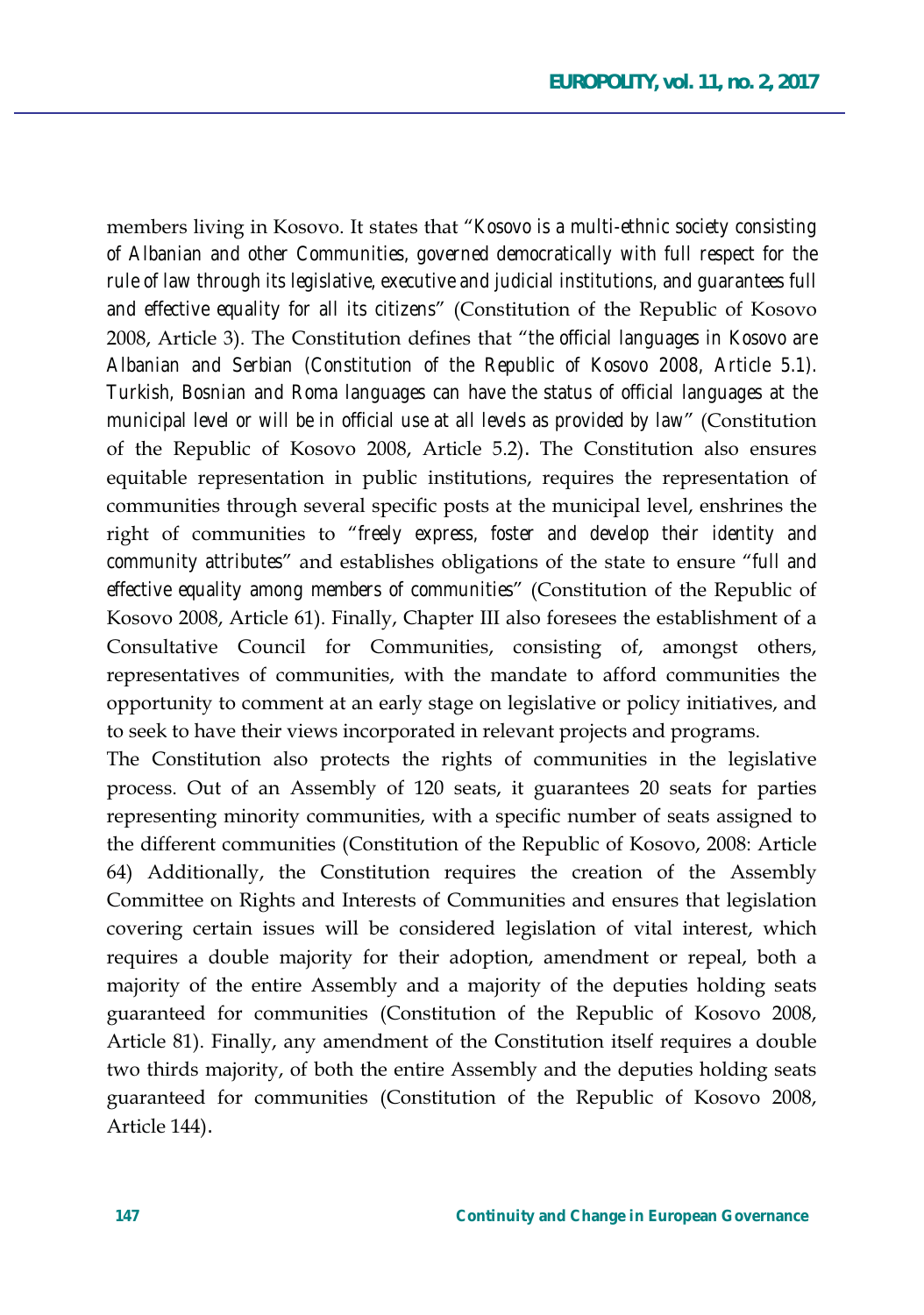### **3. EUROPEAN UNION PEACEBUILDING EFFORTS AND TRANSITIONAL JUSTICE PROCESS IN KOSOVO**

With the declaration of Kosovo's independence the Kosovo's authorities took the overall governance of public institutions. As such in June 2008, the UN Secretary-General announced the reconfiguration of the structure and profile of the international civil presence in Kosovo. As such, the European Union Rule of Law Mission in Kosovo (EULEX) was to "assume responsibilities in the areas of policing, *justice and customs, under the overall authority of the United Nations, headed by [. . .] [the Special Representative of the Secretary-General], and in accordance with resolution*  1244 (1999)" (European Union Rule of Law Mission EULEX). The relationship between UNMIK and EULEX has been notable with regard to the issue of the transfer of power and files from UNMIK to EULEX in the field of the rule of law. This process of transfer from UNMIK to EULEX took place on the initial operational day of EULEX 9 December 2008.According to the EULEX report delivered to the UN on 17 June 2009, the handover of case files from UNMIK to EULEX was successfully completed (EULEX report to the UN 2009). Moreover, this report indicated that EULEX conducted initial investigations for some of the priority cases (files) transferred from UNMIK. It is to be noted here that Kosovo judicial system since its establishment by UNMIK has been characterised by its unique hybrid nature. While under UNMIK administration Kosovo courts operated under UN SC Resolution 1244 and comprised international and local judges (Cerone and Baldwin 2004). After the declaration of independence UNMIK courts have been dissolved and replaced by Kosovo courts supplemented by EU mandated judicial presence the EULEX. The UNMIK war crimes jurisdiction has been transferred to EULEX judges and prosecutors. According to Bernard Borchard, the EULEX Head of Mission, EULEX inherited 1200 war crimes cases from UNMIK. From 12000 war crime cases 500 cases are closed or dismissed (due to lack of evidence). There are 300 cases pending with Kosovo and EULEX prosecutors within SPRK. There are 300 cases pending with The War Crimes Investigative Unit of KP and EULEX. More than 800,000 pages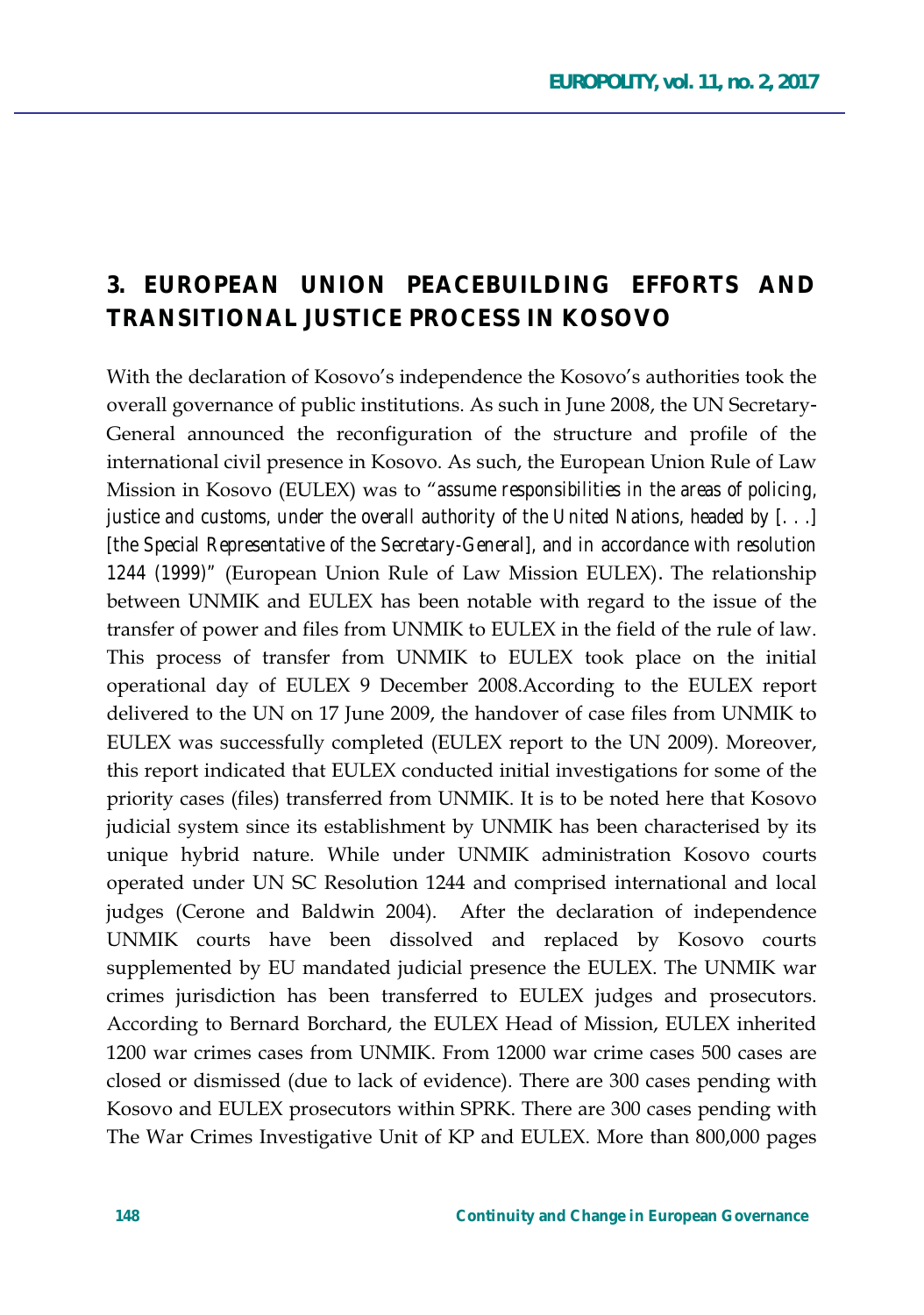have been reviewed related to these cases. 51 new war crimes cases have been initiated, including the first-ever investigations into cases where acts of sexual violence or rape have been assessed as war crimes. Kosovo and EULEX prosecutors are currently investigating 100 war-crimes cases and there are 5 ongoing war-crimes trials. In total, and under the Kosovo legal framework, 15 war crimes cases have been adjudicated. Just under half of these (7) involved defendants of Serb ethnicity and just over half of these (8) involved defendants of Albanian ethnicity. There are additional 13 arrest warrants against Serbian defendants, but they are outside the Kosovo legal jurisdiction. There are 216 active cases on Missing Persons. Through field operations and forensic assessment, EULEX together with Kosovo experts are working that the remains of over 330 individuals are returned to their families (European Union External Action, EULEX and war Crimes, 2014). At the time of this writing EULEX is still in the process of handing over the cases to the local judiciary. It is expected that this process will be over before 2018 with the closure of the EULEX mandates (Council Decision (CFSP) 2016/947 2016).

Despite all the efforts, the success of EULEX is limited; in particular little progress has been reported in investigations and prosecutions which relate to the abductions of Serbs and other minorities (Amnesty International, 2012). EULEX did not demonstrate that the fight against impunity is one of its priorities, and it did not present a coherent strategy for fighting impunity (Amnesty International 2012). Several reasons have been mentioned by human rights NGOs (Amnesty International, 2012) and scholars (De Wet 2009, Rafaeli 2012, J.P. Jacque 2015) for affecting the EULEX's successes in combating impunity -lack of political will, insufficient resources allocated to handle cases, short term appointment of mission personnel without relevant experience, insufficient witness protection, that felt within the EULEX mandate, lack of cooperation with local stakeholders, lack of protection of local prosecutors and members of judiciary, weak domestic justice system, and allegations of corruption within the senior EULEX staff (The Guardian 2014). Lately, it is interesting to evidence that the Kosovo citizens have started to initiate cases against EULEX in front of the Human Rights Panel alleging violation of their rights as a consequence of the conflict and its aftermath. The Case no. 2014-34, Rejhane Sadiku-Syla against EULEX exemplifies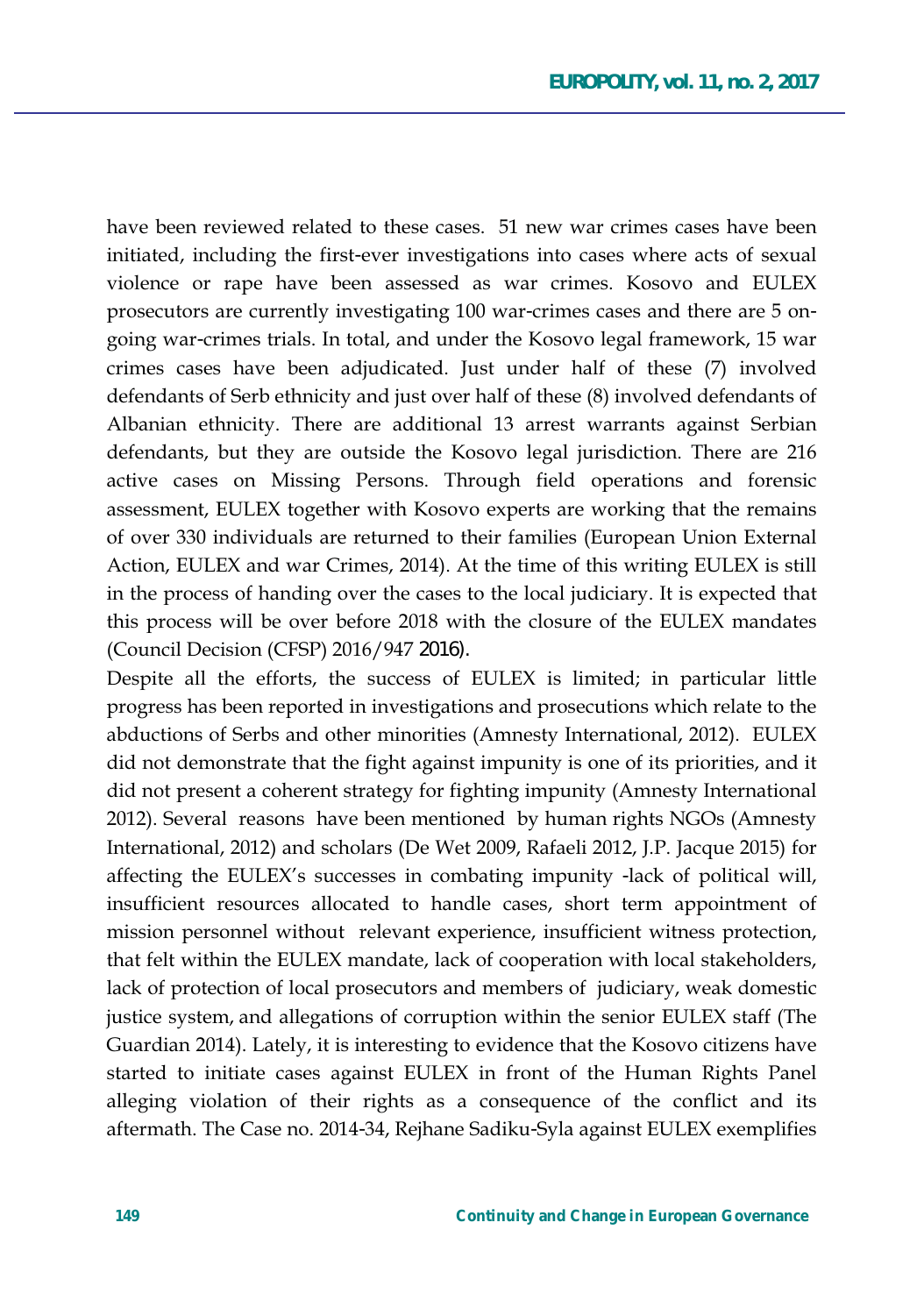this development. The complainant in this case, is related to the disappearance of the father of the complainant, who disappeared from his residence in northern Mitrovica in the course of an attack by a group of armed persons, believed to be of Serb ethnicity on 7 December 2000. The complainant submitted that EULEX Kosovo had violated her rights as guaranteed by Articles 2 and 3 of the European Convention (Council of Europe European Convention 1950) under their procedural limb. In particular, it was submitted that EULEX Prosecutors failed to initiate an investigation in accordance with Kosovo law and the mandate of EULEX Kosovo, that EULEX unduly delayed the investigative process and that in the referral of the case to Kosovo prosecutors, had neglected the seriousness of the case, the geographical location of the crime, (northern Mitrovica), the war crime character of the case and the fact that the incident had most likely been motivated by ethnic hatred. Having regard to the circumstances of the case in their entirety, the Panel found that the investigative efforts of EULEX Kosovo, in respect of the disappearance of the father of the complainant, were inadequate. These investigative shortcomings thereby resulted in violations of the rights of the complainant as guaranteed by Articles 2 and 3 of the European Convention in respect of the right to life and the prohibition of torture in their procedural limb, and those rights protected by Article 13, the right to an effective remedy, in conjunction with Article 2 of the European Convention. Given these findings, the Panel considered that it was unnecessary to further review the case under Article 8 of the European Convention. Indeed this case and others to come will further contribute to the development of the standards for protection of human rights of individuals under international peace building missions.

Generally "*institutions of the international community have perceived criminal prosecution as the most forceful tool in transitional justice in Kosovo"* (Philippe Kirshc Institute 2017). The EUs involvement in the establishment of the Special Court for Kosovo supports further this perception. The Special Rapportueer for the Parliamentary Assembly of the Council of Europe, Marty submitted a report entitled 'Inhuman treatment of people and illicit trafficking in human organs in Kosovo', on 12 December 2010 to the Committee on Legal Affairs and Human Rights (Committee on Legal Affairs and Human Rights 2010). The report was attached to a resolution by the Parliamentary Assembly of the Council of Europe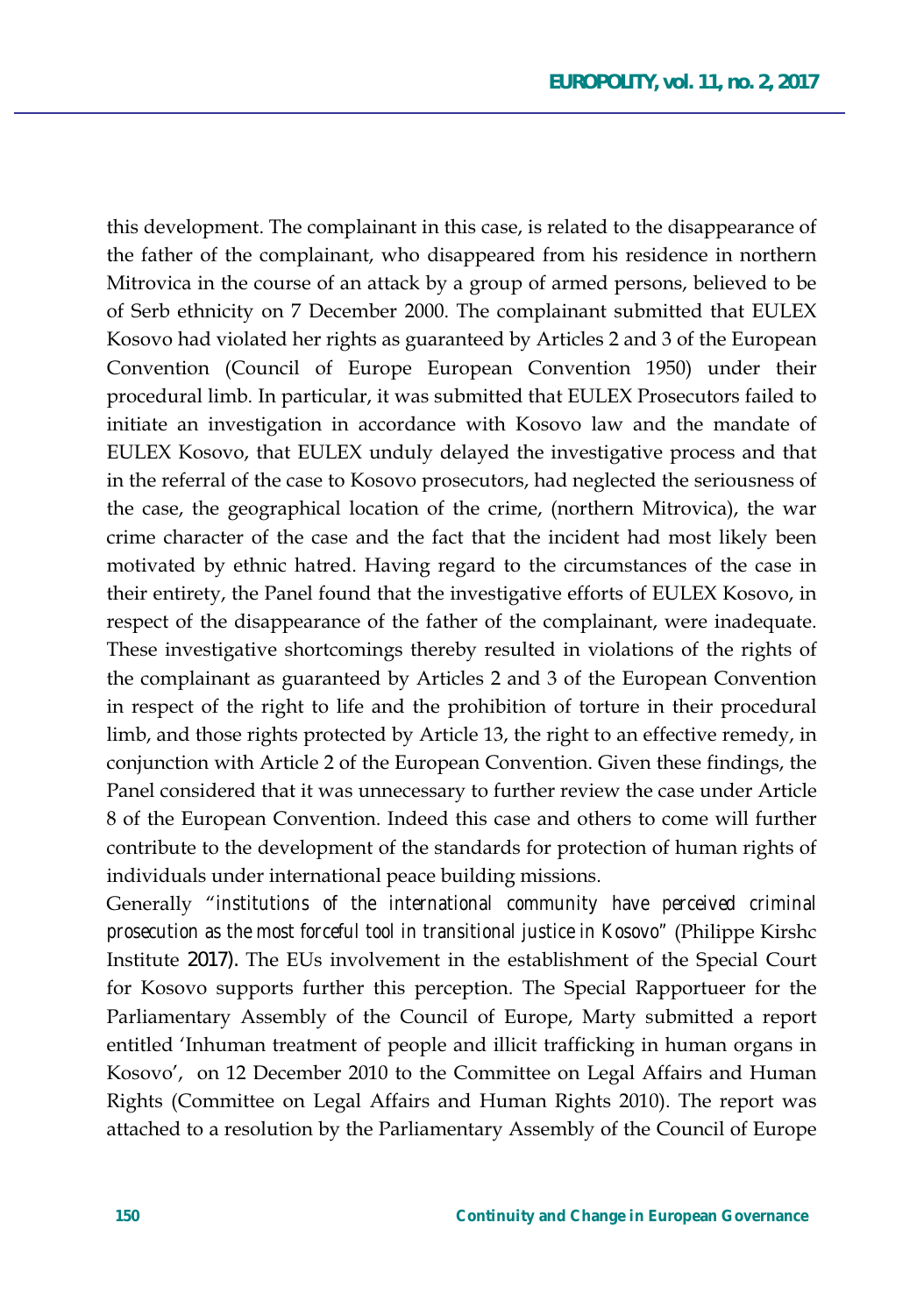calling on the EU to allocate resources through EULEX to investigate the allegations and protect witnesses (Assemblée Parlementaire Du Conseil De L'Europe Resolution 1782 2011). EULEX responded by establishing the Special Investigative Task Force, a special prosecutorial unit based in Brussels to pursue the investigation. Based on the first investigations, the EU and the US supported the idea of establishing a special court seated outside Kosovo and operating as an international court. The EU tied the court to Kosovo's European integration agenda and officially requested Kosovo to accept the establishment of a hybrid international court to investigate Dick Marty's allegations (Statement by Samuel Žbogar, Head of the EU Office in Kosovo and EU Special Representative 2014). On 24 April 2014, the Assembly of Kosovo ratified the exchange of letters between the Kosovo President Atifete Jahjaga and Baroness Ashton on the extension of the EULEX mandate. It also provided for reallocation of the sensitive judicial cases arising out of the investigation led by the Special Investigative Task Force to address the allegations of the 2011 Council of Europe Parliamentary Assembly report of the Special Rapporteur Dick Marty. Amendments to key legislation, including the Constitution, were adopted by the legislature to establish the Special Court and its prosecution office (BBC News, Kosovo parliament approves special war crimes court 2015). The Special Court comprising of the Special Chamber and Prosecutors Office will be part of the Kosovo judicial system and will be composed of international judges and prosecutors; it will operate both in Kosovo and at The Hague, in the Netherlands. The witnesses and the accused will be sent to The Hague to avoid witness intimidation and ensure a credible judicial process. The EU both drafted and sponsored the law on the establishment of the Special Court for Kosovo (Law No.05/L-053 On Specialist Chambers and Specialist Prosecutor's Office 2015) has been adopted on 3 august 2015. The Special Court will be a parallel system of courts composed of four judicial instances (three regular plus the constitutional one) external to the current judicial system of the Republic of Kosovo (Law No.05/L-053 On Specialist Chambers and Specialist Prosecutor's office 2015, Article 3). The Special Court will be composed of international judges and prosecutors appointed and financed by the EU, seated and operating in an EU member state (Law No.05/L-053 On Specialist Chambers and Specialist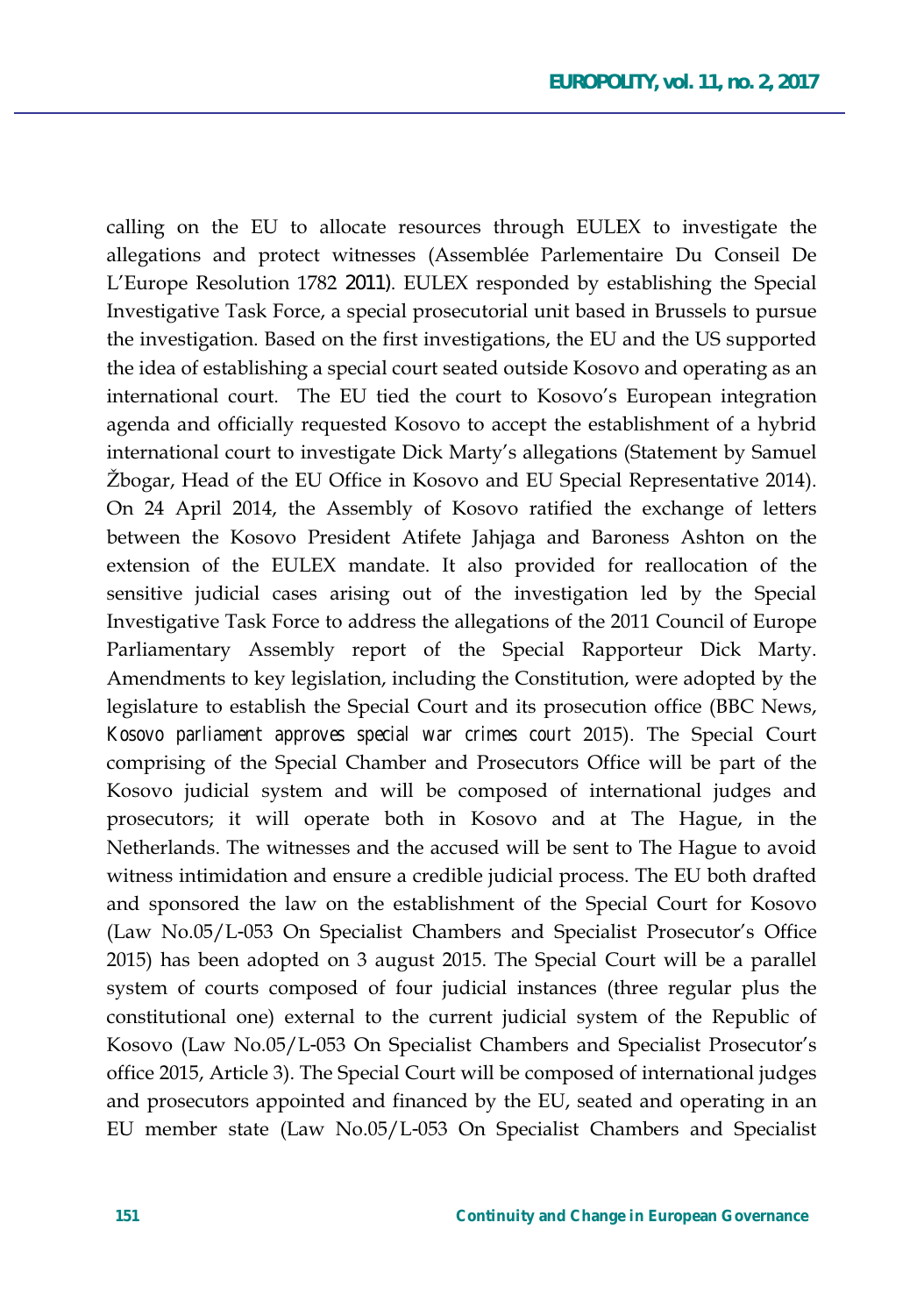prosecutor's Office 2015, Article 27). After passing the constitutional amendment and the Law on Specialist Chambers, the EU is in the process of establishment and operationalisation of the Special court. The Netherlands has concluded with Kosovo an international agreement to host the seat of the Special Court, and the EU has already accorded financial support for it (an estimated  $\epsilon$ 300 million) and has begun its staffing (Balkan Transitional Justice, 2016). The rules of procedure have been adopted however at the time of this writing no indictment is in place. Establishment of Special Court has caused controversy and hostility within the Kosovo society. The courts establishment is not supported by large part of the Albanian community because they consider it to be biased and unfair (Justice in Conflict 2017). Nevertheless, it is expected that establishment and the operationalization of the Special Court will have an imminent relevance for transitional justice processes and with it contribute to the Kosovo's EU integrative intentions.

## 4. TRANSITIONAL JUSTICE IN KOSOVO AND THE EU **ACCESSION**

In Copenhagen in 1993 the European Council established in its meeting the conditions for EU membership, which included "stability of institutions quaranteeing democracy, the rule of law, human rights and respect for and the protection of minorities" and provided financial assistance for countries in the region to strengthen democratic institutions and the rule of law as a way to "advance" regional cooperation as well as reconciliation" (Council Regulation (EC) No 1085/2006 2006). Cooperation with the ICTY became a condition for membership candidacy, as spelled out in the Thessaloniki Agenda for the Western Balkans: "The EU urges all concerned countries and parties to co-operate fully with the International Criminal Tribunal for the former Yugoslavia. Recalling that respect for international law is an essential element of the SAP [Stabilisation and Association Process], the EU reiterates that full co-operation with ICTY, in particular with regard to the transfer to The Hague of all indictees and full access to documents and witnesses, is vital for further movement towards the EU" (General Affairs & External Relations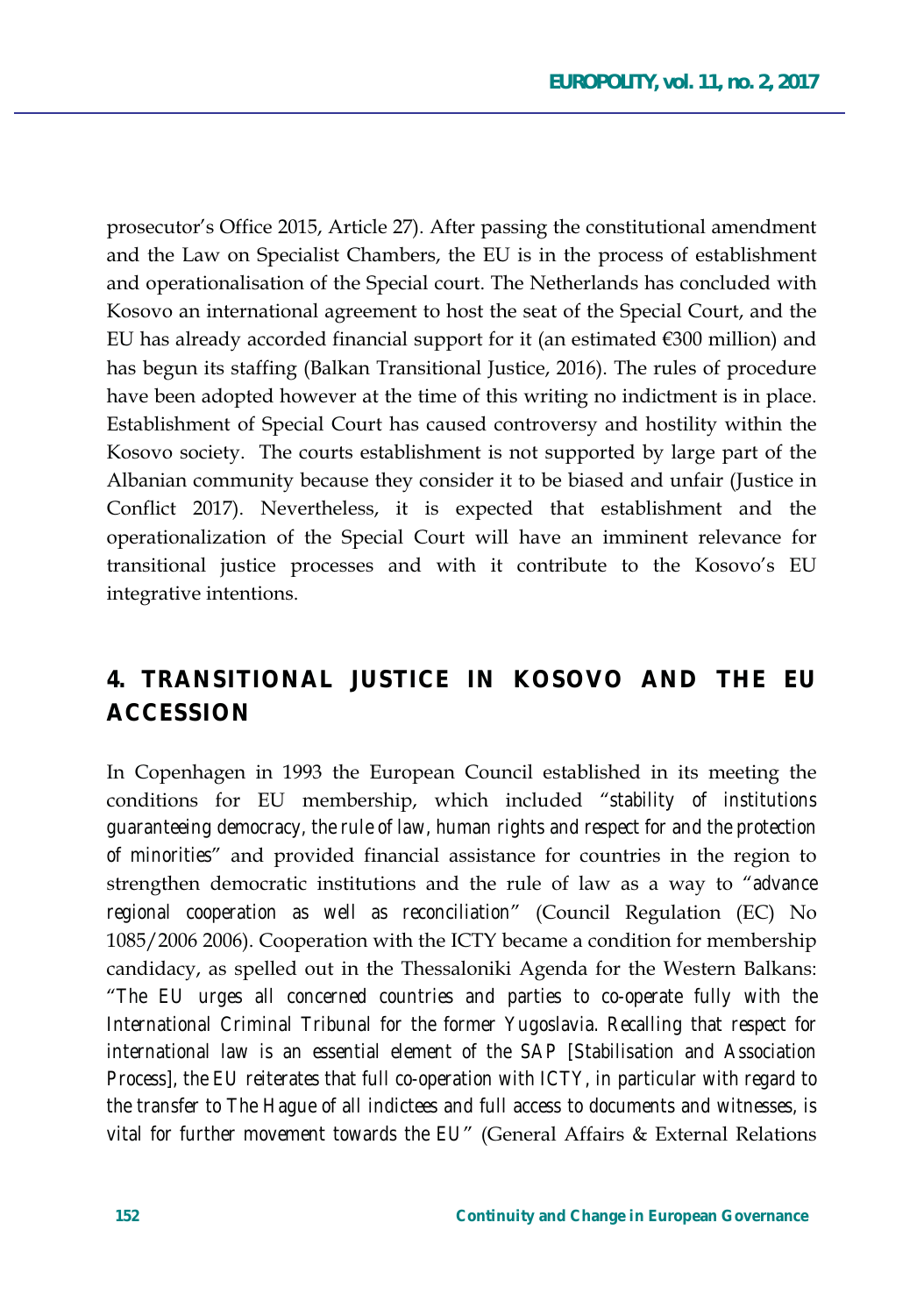Council 2003). Concerning Kosovo since 2002 there has been an intensification of the EU-Kosovo cooperation, marked with a number of important developments leading to practical effect to Kosovo's 'EU perspective'. In October 2012 the European Commission initiated the feasibility study for a Stabilisation and Association Agreement (SAA) between the EU and Kosovo (European Commission (2012a). The contents of the Commission's report were broadly endorsed by the Council in December (Council of the European Union 2012). Kosovo was subsequently judged, in a joint report issued in April 2013 by the Commission and the High Representative of the Union for Foreign Affairs and Security Policy, to have met the benchmarks (European Commission and High Representative of the European Union for Foreign Affairs and Security Policy 2013a). On 19 April 2013, after months of very difficult and protracted EUmediated talks, including ten rounds at Heads of Government and EU High Representative level, a modality - based on an outline, fifteen points deal - was reached between the two sides (First Agreement of Principles Governing the Normalization of Relations 2013). On 22 April the Commission issued recommendations to the Council that negotiations should be opened on a SAA between the EU and Kosovo (European Commission 2013). The Council welcomed the recommendations but it left the final acceptance decisions to be taken by the European Council at its meeting in June 2013. The signing of Stabilization and Association Agreement (SAA) took place on 22 October 2015 establishing the contractual relationship between EU and Kosovo authorities which entails mutual rights and obligations and covers a wide variety of sectors. With the signing of the SAA the EU made transitional justice part of the Kosovo accession demands. In December 2015, the Government of Kosovo approved its National Action Plan for the Implementation of the Stabilization and Association Agreement (NAPISAA). The General Principles of the SAA, included within the NAPISAA oblige Kosovo Government to approve a National Transitional Justice Strategy which will define the modality for dealing with the past and reconciliation in Kosovo. Despite the fact that the Inter-ministerial Working Group for Dealing with the past and Reconciliation has been established back in 2012 (Decision No.03/77, 04.06.2012. updated and amended with the Decisions No. 06/181, dated 02.04.2014 and No.04/200 dated 15.10.2014) still there is no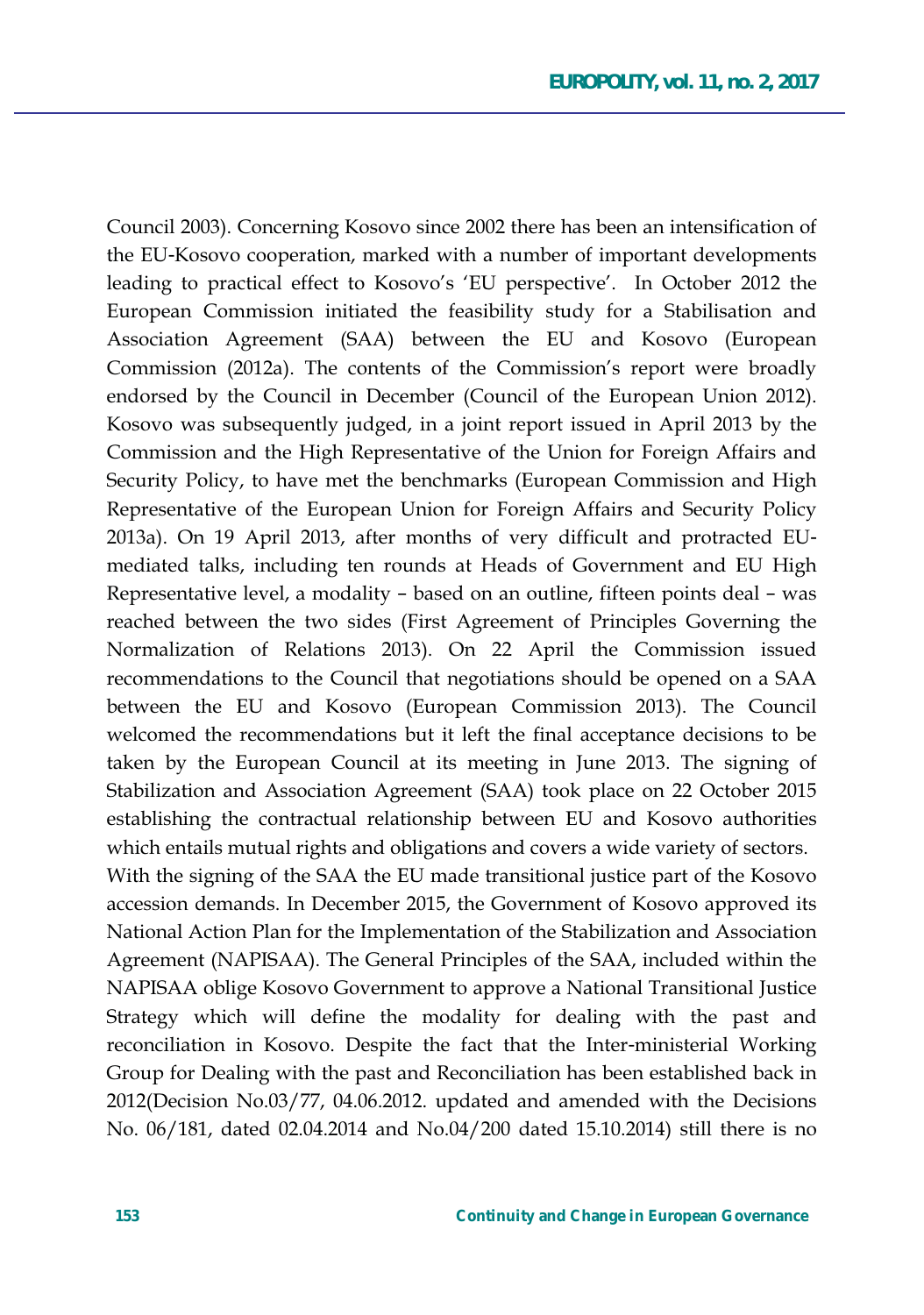document in a form of a national strategy in place. It has been stated that the work of the IMWG in the process of drafting the strategy "was hampered by *deficiencies related to leadership and management, political ownership, representation and participation of Kosovo's minority communities, and engagement of the public, among others(Ahmetaj and Unger 2017). The IMWG activities are not present in public, and it is hard to learn if IMWG is functional or not. Considering the mentioned shortcomings, there is a high risk that the IMWG will fail to develop a National Strategy that has the credibility and legitimacy to advance societal transformation*" (Ahmetai and Unger 2017).

On the other hand the EU facilitated dialogue for normalisation of relations between Prishtina and Belgrade has been initiated back on 8 March 2011. Since then, a considerable number of technical agreements regulating the cadastre, civil registry books, customs stamp, recognition of the university diplomas, freedom of movement, regional representation, integrated boundary management (IBM), official visits and liaison officers, collection of customs duties, development fund for the Northern Kosovo, vehicle insurance, free trade, the "Peace Park" in Mitrovica, civil protection and the dialogue of Chambers of Commerce have been reached between Kosovo and Serbian authorities including the latest agreement on judiciary on October 2017 (European Union External Action, Dialogue between Belgrade and Pristina 2017). However to date the issue of dealing with the past and the transitional justice process have not been discussed in the Prishtina –Belgrade dialogue despite the fact that CSOs and associations of the victims' families have requested the Kosovo authorities bring these issues in to the discussion table. The "political elites in Kosovo and Serbia still perceive the Transitional Justice process "as harmful to their respective national interest, humiliating for the ethno-nationalist factions, and consequently, Transitional Justice mechanisms were implemented through international, domestic and hybrid trials" (Morreale 2015). The lack of cooperation with Serbia in prosecuting war crimes remains the biggest challenge for bringing justice for war crimes (Kosovo 2.0 2017). All this elements are hampering the initiation of the overall and meaningful transitional justice processes that would lead to sustainable peace and reconciliation.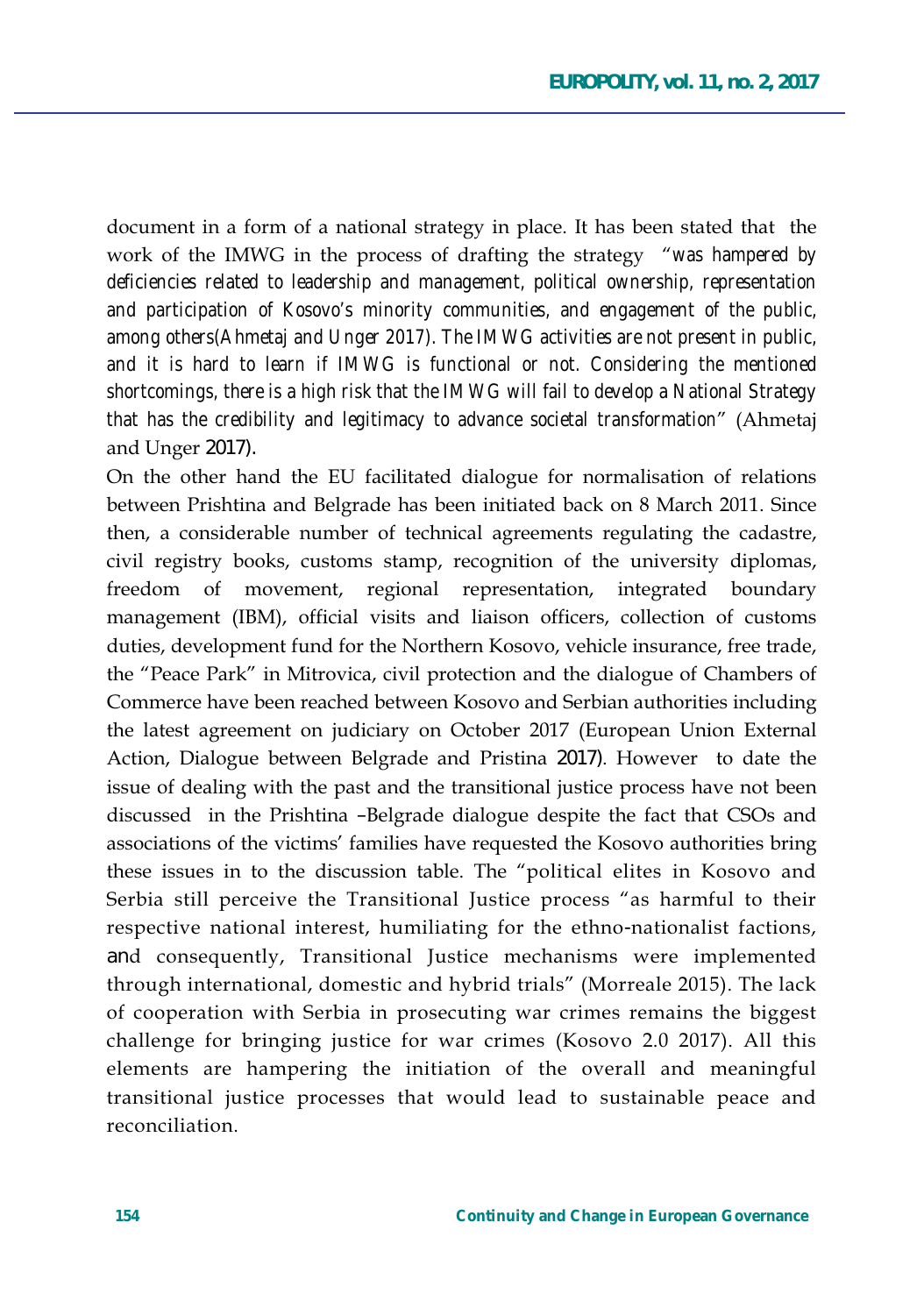While under UNMIK administration, n order to address the very painful part of the past that of missing persons from all parties affected by the conflict irrespective of their ethnic background, the Assembly of Kosovo has established the Commission on Human Rights, Gender Balance, Missing Persons and Petitions mandated to address the issue of missing persons. The Commission has been vocal in calling for responsibility from the Kosovo Government; they have not however developed any strategies or initiated any specific measures. The successful resolution regarding the fate of missing persons is conditioned by the success of prosecution and trials of war crimes, and Serbia's stance on the past which is evidenced in the Prishtina -Belgrade dialogue. Back in 2004, during the internationally mediated dialogue between Prishtina and Belgrade on technical issues, both governments agreed on the establishment of a Working Group on Missing Persons which held its first meeting in March 2005 (ICRC Press Release) 2005). The government representatives of both parties were mediated by the International Committee of the Red Cross (ICRC) and the Kosovo delegation was accompanied by UNMIK. Although both governments verbally accepted the responsibility to keep the working group going, no real progress was made regarding sharing sensitive information doe to political reasons. The political changes after Kosovo's declaration of independence, have delayed the progress of the Working Group, and with it the disclosure of the fate of the missing persons. The slow progress and the agony related to the lack of resolution of the fate of the missing persons, abstention and not appropriately dealing with the war crimes cases affects also the process of returns which remains critical for the minority communities in Kosovo. After the adoption of the Constitution, a Consultative Council for Communities (CCC) has been established under the auspices of the President of Kosovo (Law No.  $03/L-047$ ). The CCC has the mandate to act as a liaison mechanism between the communities and the government. The CCC is now a constitutionally-mandated institution, comprising community representatives from both civil society and political parties, and key government officials. A similar mandate applies also to the Office for Communities established within the Office of the Prime Minister. The Office for Communities has been established to act as a promoter of communities' rights which will receive vast attention from the government. The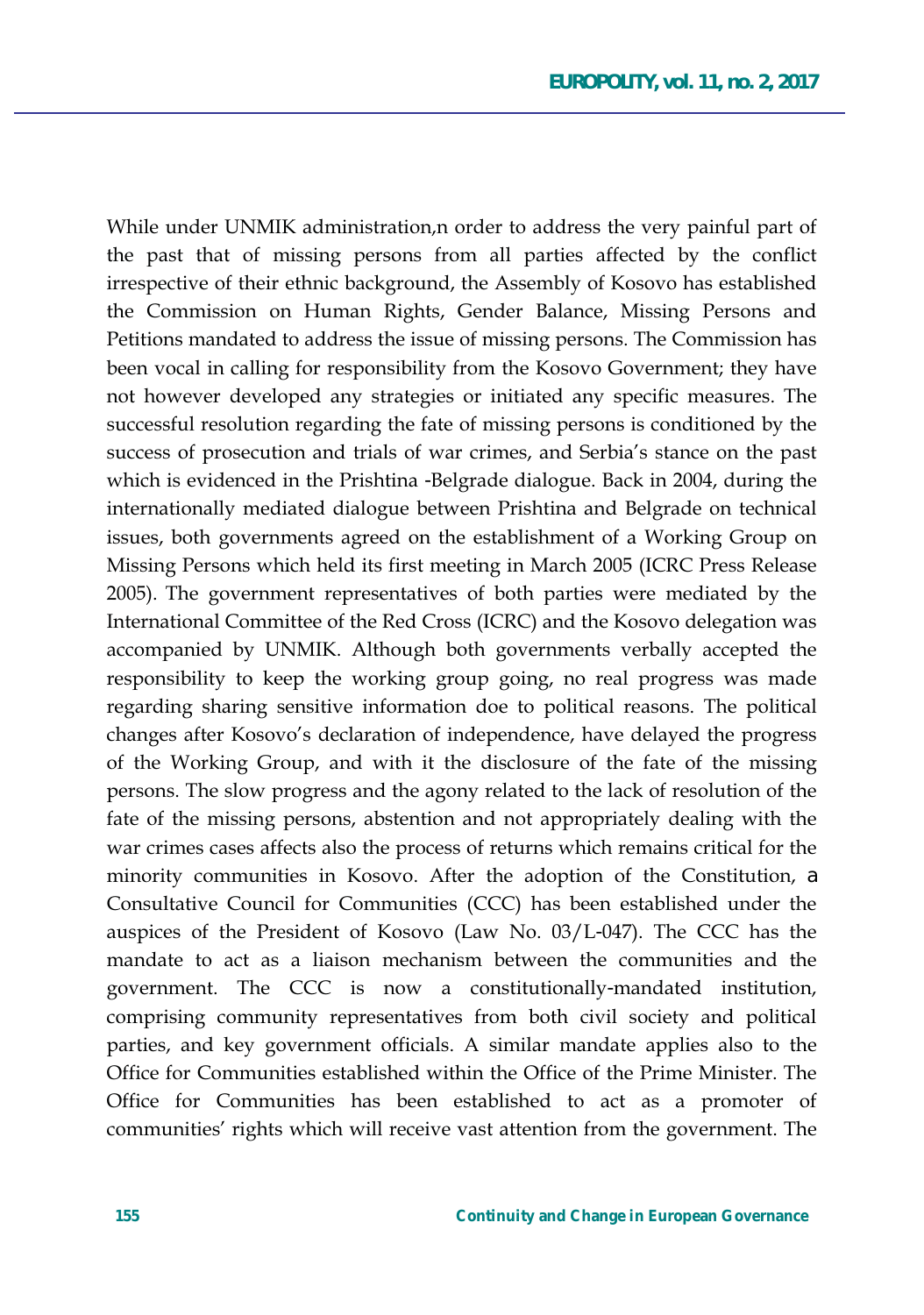other institutional framework of minority consultative bodies consists of the Committee on Rights and Interests of Communities, based in the Kosovo Assembly, and Commissioner for usage of languages within the Prime Minister Office. These minority consultative bodies have been initiated by the international community, and their establishment and functioning is seen as an appropriate for ensuring that constitutional commitments on minority rights are effectively implemented through direct engagement with minority representatives in consultative, decision-making and coordination processes (Visoka & Beha 2011). Related to the status of civilian victim's while the Kosovo Assembly adopted the 'Law on Status and Rights of the families of Martyrs, KLA War Invalids and Veterans, and the Families of Civilian Victims of War' (Law No. 04/L-054 2011). The Law covers the following victim groups: Veterans of KLA and their families, Invalids of KLA, War hostages o Missing KLA soldiers, Civilian victims, Civilian hostages, Civilian missing persons (Law No.  $04/L-054$ ) 2011, Article 2). The benefits comprise cash-based compensation and non-cash based compensation. In regard to the conflict related crimes of sexual violence the former President of Kosovo, Mrs. Atifete Jahjaga, has decreed the establishment of the National Council for the Survivors of Sexual Violence during the War on March 5, 2014. In accordance with the Constitution and laws of the Kosovo, the Council aims to coordinate the work and activities of institutions and the civil society, based on their scope, for the treatment of survivors of sexual violence during the war. Under her sponsorship the Regulations of procedure for the National Council for Survivors of Sexual Violence during the War has been drafted, the National Council for the Survivors of Sexual Violence has been established and the budget for the victims has been allocated. The Civil Society's activities on transitional justice are related to collection of data's and their documentation, few organizations working for interethnic dialogue, and some supporting truth -finding grassroots initiative to establish a regional truth commission in the former Yugoslavia known as RECOM. Despite all these initiatives the overall consultation processes involving all communities in Kosovo has not taken place du to the fact that there are different perceptions on the conflict and the narrative of the past by the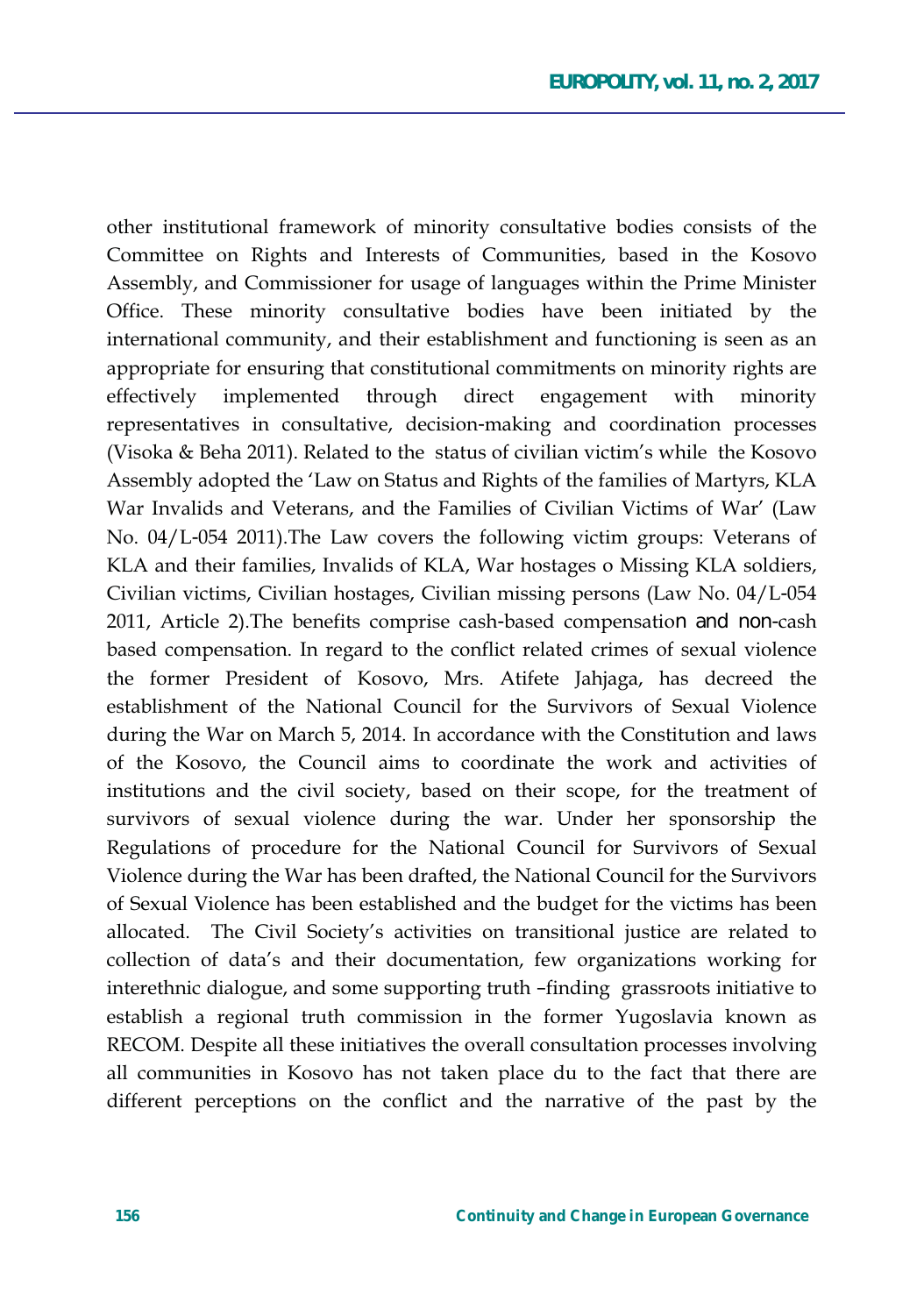communities on the conflict itself and the role of international community in Kosovo

On February 2017 the President of Kosovo, Hashim Thaci, has announced plans to establish a truth and reconciliation commission to help reconcile Kosovo's ethnic-Albanian majority and Serb minority. According to President Thaci the truth commission will not replace the dialogue between Kosovo and Serbia, but it will be a facilitator in improving of relations between the two countries (Reuters 2017). Since February 2017, several consultative meetings under the leadership of the Office of the President have taken place where representatives of all communities, religious leaders and representatives of CSOs have taken part. During these consultative meetings it was expressed the will to undertake the overall and all-inclusive consultation process in order to best decide the way forward in bridging the existing gap between the communities. It is expected that the Truth Commission for Kosovo will be established by the end of 2017. While president Thaci claims that "the aim of this commission will be the truth as the way to heal society from revenge and hatred,"(Balkan Transitional Justice, Kosovo 'Trapped by the Past', Thaci 2017) analysts have questioned what the proposed Truth and Reconciliation Commission can achieve in practical terms in Kosovo's deeply divided society and also have questioned its timing. If the Truth and Reconciliation Commission is established '*'as part of some political bargaining* between him (the President) and the international community under the pretext of *stability and peace, then the Truth Commission is doomed to fail'*(Ahmetaj 2017). However, at this stage it remains to be seen if this initiative is a genuine one or establishment of this commission is only for the political calculations and for satisfying the EU conditionality.

#### **5. CONCLUSIONS**

From the analyses of the constitutive documents establishing the international organizations, policies undertaken, development of tools and guidance for supporting transitional justice processes it is evident that the UN and EU have placed transitional justice processes as crucial element wards achieving peace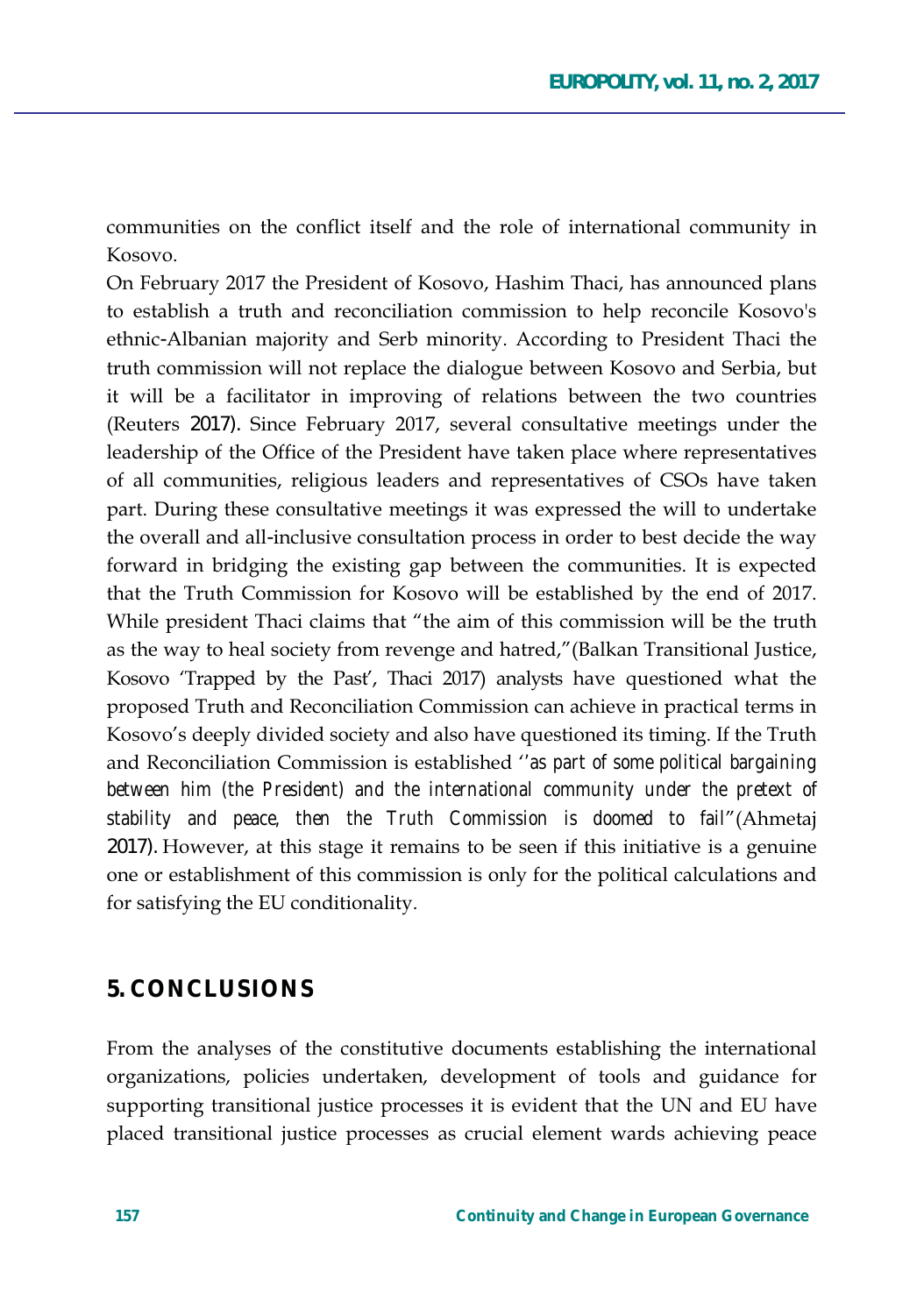and international justice. Though specifically not mentioned in their constitutive documents international organizations like the UN and EU have integrated the concept and initiatives in policy documents and strategies, and above all, in their peace building missions. The EU establishes the framework of Transitional Justice through a variety of sources and legal texts. However, the majority of references to Transitional Justice are found in declarations, reports and consensus documents. However, adopting transitional justice as an EU approach in all post conflict situations could help it achieve these commitments. Transitional justice is not a new policy area for the EU member states. The experience that some of them EU member states have could serve as a leading practice in establishing such an approach. In the case of Kosovo it seems unlikely that the EU support after its declaration of independence, will go beyond support for the work carried out by the International Tribunal for the former Yugoslavia, the work of EULEX judges in the mix tribunals in Kosovo and the activities of the Special court for Kosovo. Up to now EU through EULEX was partially involved in transitional justice processes through the retributive measures, placing intenrationla judges in hybrid courts, initiation and prosecution of war crime cases, and capcity building of teh local judges in handlin the war crime cases. The work of international judges, first of the UNMIK and latter of EULEX is to be respected despite the criticism. However, only instituting retributive measures are not enough in dealing with the past violations and bridging the existing interethnic divide in Kosovo. The above analysis moreover indicate that although the EU did acknowledge restorative justice as a legitimate part of transitional justice, in Kosovo it did not attest to true recognition of the urgent need for restorative transitional justice mechanisms. Considering that the current dialogue between Prishtina and Belgrade is concentrated only on solving the technical matters and the division that exist between the two communities formerly in conflict it is unlikely that the restorative mechanism will be initiated through the dialogue. Therefore, the international presence especially EU should adopt a strategy that would encompass a restorative approaches to transitional Justice - that will lead to reconciliation of communities. supporting the activities that will contribute to interethnic dialogue, developing activities with social, economic and educative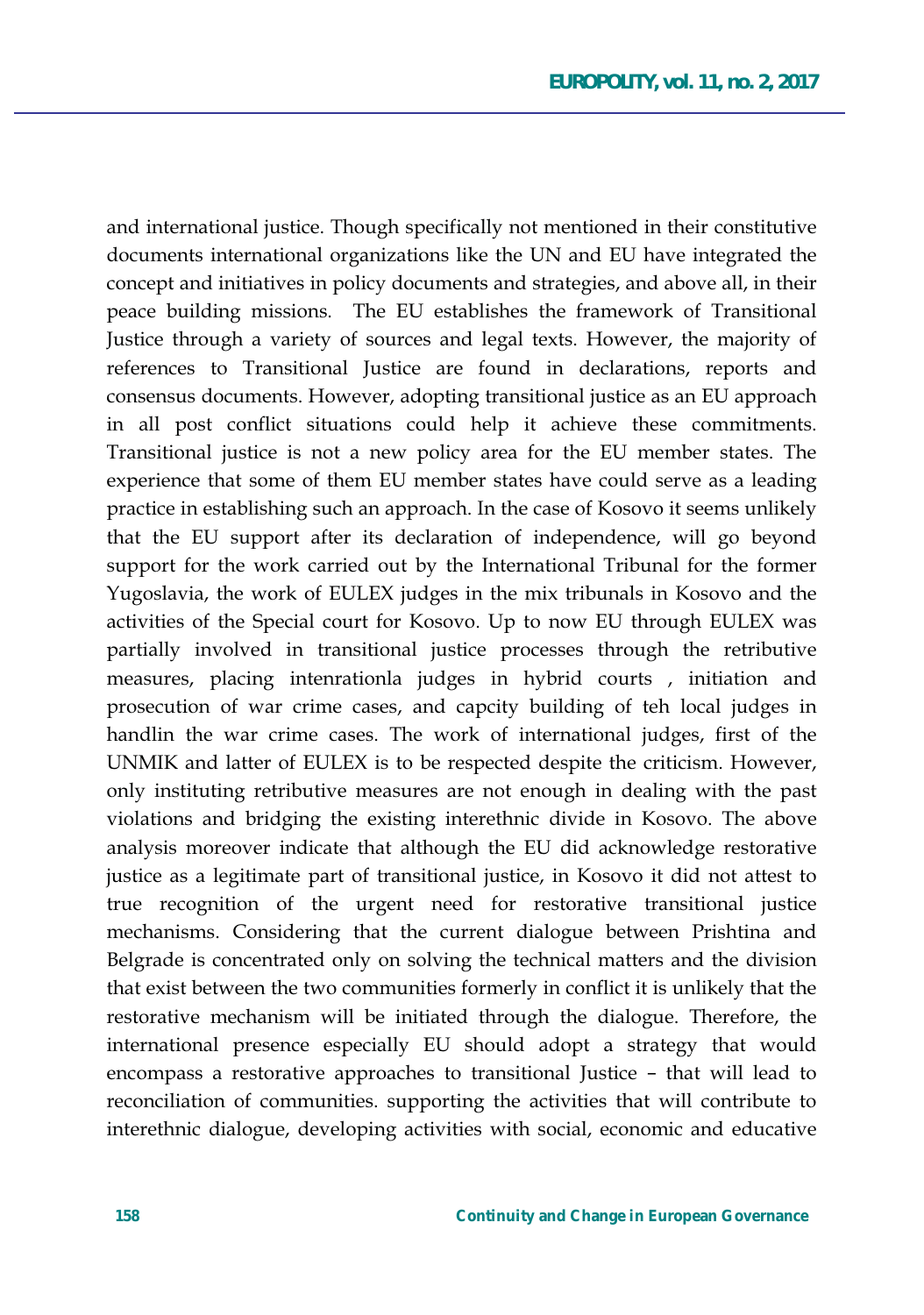characters that will bring together communities, working with different groups within the communities like women and youth are among the few modalities that could have laid the grounds for communication and with it support the cooliving. Above all a proactive involvement of local population and community representatives in the activities and decision making by the international presences could have provided international presences with insights on the needs of the communities. Only insisting on purely judicial measures in postconflict situations may have the opposite effect to what is desired and may prevent the realization of peace and stability. However, the EU in Kosovo will have an important part to play in the future supervision of the process of SAA, a situation which indeed will lead to the implementation of the Transitional Justice strategies to help lay the foundation for reconciliation between the Albanian majority and the Serb minority. Rather than remaining simply a supporter of transitional justice endeavours undertaken by others, the EU should also draw on its experience at home and abroad, and on lessons learnt from other actors such as the UN, to develop a strategic approach to transitional justice as a way of achieving its foreign policy objectives. This could help close the credibility gap between declared commitments to peace, human rights and international law and their realization.

### **REFERENCES**

Ahmetaj N., and Unger Th., Kosovo's Framework for Dealing With the Past at a Turning Point: Civil society review of progress towards a National Strategy on Transitional Justice accessed 3 November, 2017: file:///C:/Users/IBCM-AC002/Downloads/civil-society-review-report-finaleng.pdf.

Amnesty International, 2000. Federal Republic of Yugoslavia (Kosovo): *setting the standard? UNMIK and KFOR's response to the violence in Mitrovica*. \$FFHVVHG \$XJXVW

https://www.amnesty.org/download/Documents/140000/eur700132000en.pd.

Amnesty International, 2004a. Kosovo and Bosnia-Herzegovina: the apparent lack of accountability of international peace-keeping forces in Kosovo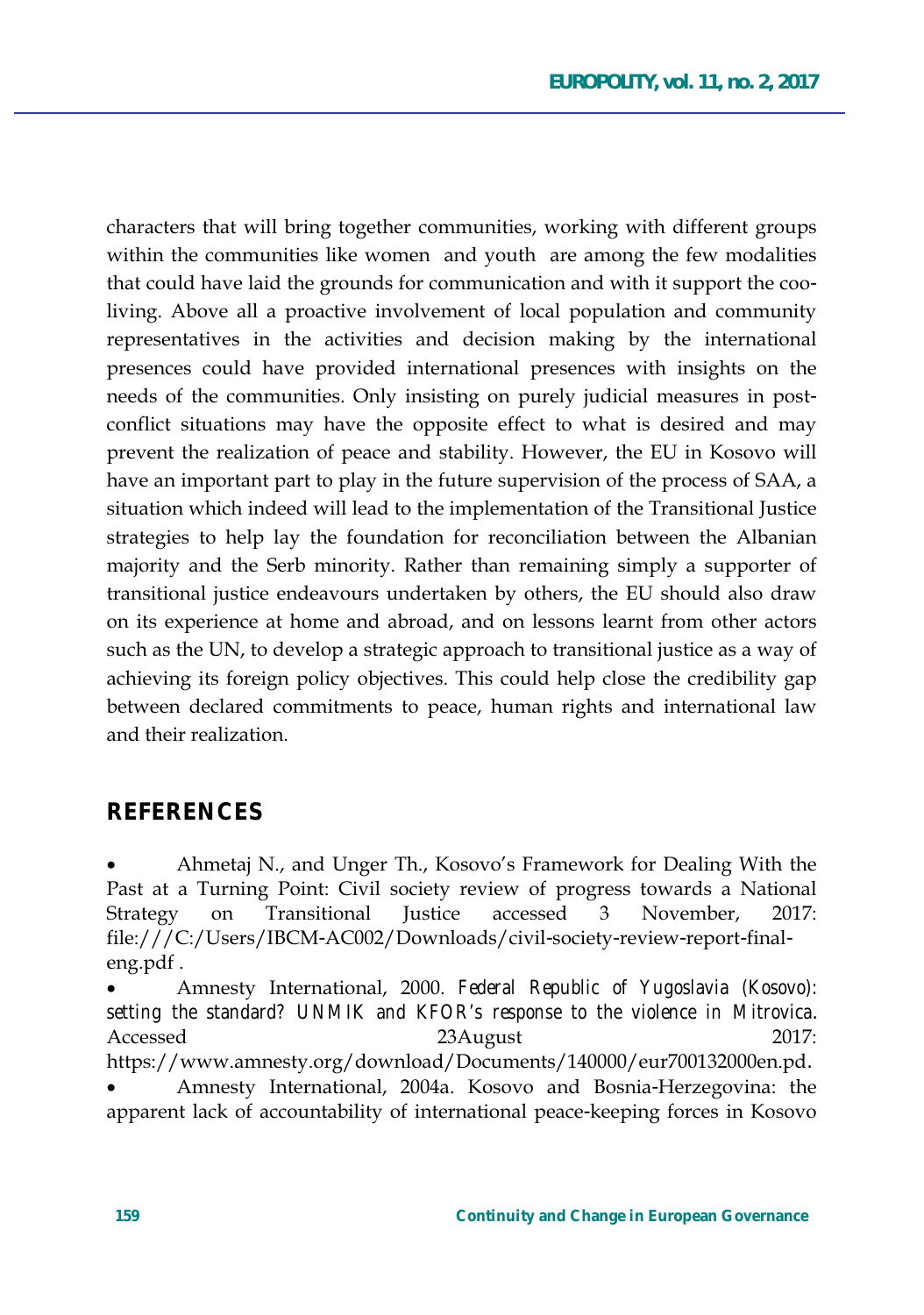and Bosnia-Herzegovin, 21 March  $2004. \bullet$  Accessed 25 June 2017: https://www.amnesty.org/en/documents/eur05/002/2004/en/.

Amnesty International, 2004b. Serbia and Montenegro (Kosovo/Kosova): The *March violence: KFOR and UNMIK's failure to protect the right of the minority communities.* Accessed 5 5 July 2017: https://www.amnesty.org/en/search/..Amnesty International. 2012 Kosovo: *Time for EULEX to prioritize war crimes. Accessed 12 September 2017:*  http://www.amnesty.eu/content/assets/260412 EULEX Report.pdf.

Assemblée Parlementaire Du Conseil De l'Europe Resolution 1782 (2011)1 Final version Investigation of allegations of inhuman treatment of people and illicit trafficking in human organs in Kosovo. Accessed on 3 November 2017: http://semantic-

pace.net/tools/pdf.aspx?doc=aHR0cDovL2Fzc2VtYmx5LmNvZS5pbnQvbncve G1sL1hSZWYvWDJILURXLWV4dHIuYXNwP2ZpbGVpZD0xNzk0MiZsYW5nP UVO&xsl=aHR0cDovL3NlbWFudGljcGFjZS5uZXQvWHNsdC9QZGYvWFJlZi1 XRC1BVC1YTUwyUERGLnhzbA==&xsltparams=ZmlsZWlkPTE3OTQv#x0026;l ang=en.

Balkan Transitional Justice, 'Kosovo's New War Court: Major Challenges Ahead', Accessed on 3 November,2017:http://www.balkaninsight.com/en/article/kosovo-s-new-warcourt-major-challenges-ahead-08-11-2015.

BC News, Kosovo parliament approves special war crimes court 4 August 2015. Accessed 3 noveber 2017: http://www.bbc.com/news/worldeurope-33770897 . Borchardt B., EULEX Head of Mission EULEX and War Crimes. Accessed 20 September, 2017: http://www.eulexosovo.eu/en/news/000427.php.

Balkan Insight, Balkan Transitional Justice, Kosovo 'Trapped by the Past': Thaci, 01 March , 2017. Accessed 3 November 2017: https://www.balkaninsight.com/en/article/kosovo-trapped-by-the-past-thaci-03-01-2017 .

Bernhardt D. and Ferizi, A. 2011. The ICO and Dealing with the Past in Kosovo: Interview with Nora Raefeille," Made in Kosovo 6 (2011).

Cerone, J. & Baldwin, C. (2004). Explaining and Evaluating the UNMIK Court System. Internationalized Criminal Courts: Sierra Leone, East Timor, Kosovo, and Cambodia *Eds* by C.P.R. Romano: Oxford University Press.

x *Council of Europe, European Convention for the Protection of Human Rights*  and Fundamental Freedoms, as amended by Protocols Nos. 11 and 14, 4 November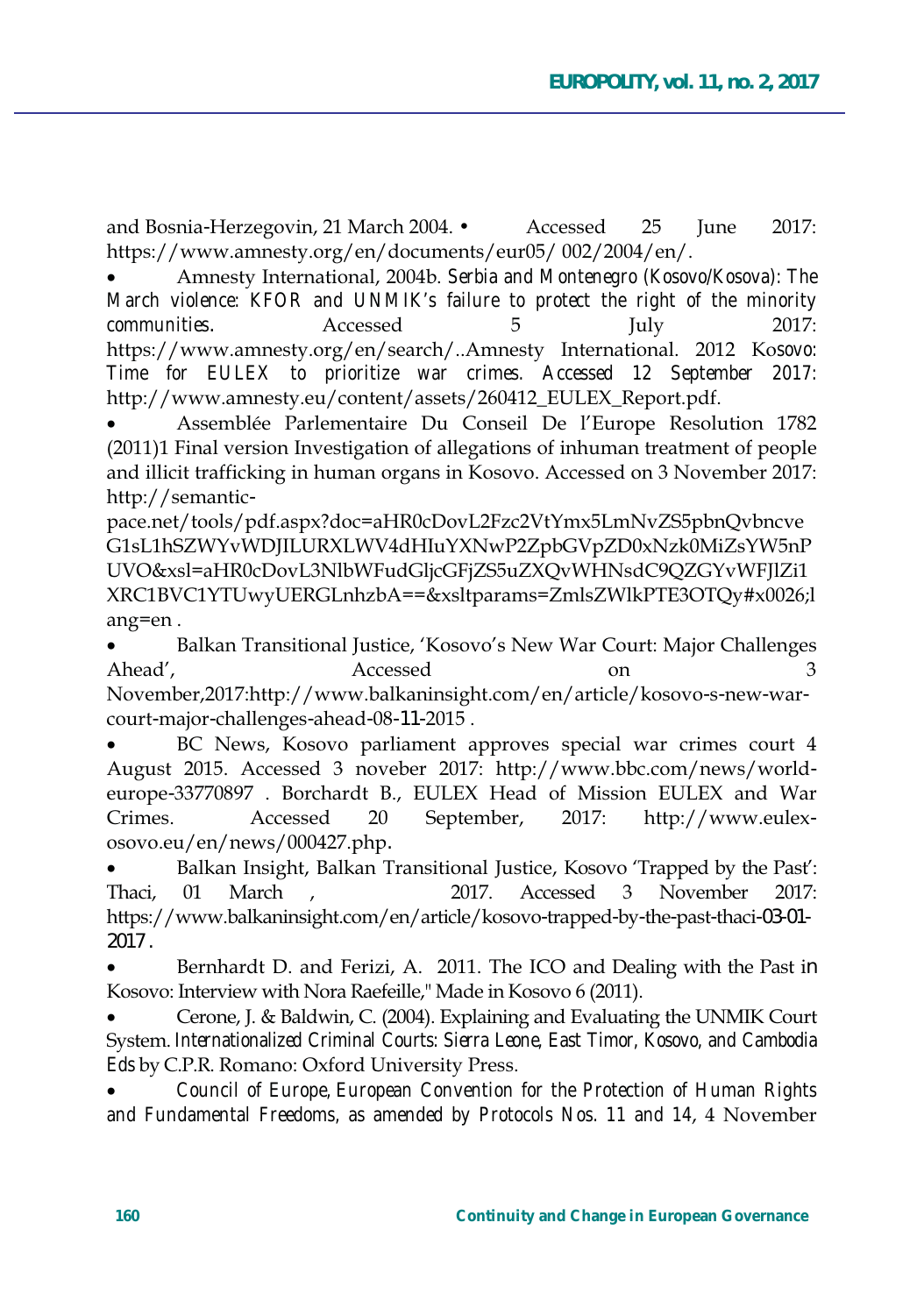1950, ETS 5. Accessed 8 October 2017:: http://www.refworld.org/docid/3ae6b3b04.html;

Constitution of Republic of Kosovo, 2008. Accessed 12 September, 2017: http://www.kryeministri-ks.net/repository/docs/Constitution1Kosovo.pdf

Comprehensive Proposal for the Kosovo Status Settlement. 2007. Accessed 10 10 October, 2017: https://www.kuvendikosoves.org/common/docs/Comprehensive%20Proposal  $%20.pdf$ .

Council Regulation (EC)  $975/1999$  OJ L120/1, 1999, Art 2. (Regulation 975/1999).

Council Regulation (EC) No 1085/2006 of 17 July 2006 establishing an Instrument for Pre-Accession Assistance (IPA)

Council of the European Union (2012), Council Conclusions on Enlargement and Stabilisation and Association Process, General Affairs Council meeting, Brussels. Accessed 11 September, 2017: http://www.consilium.europa.eu/uedocs/cms\_data/docs/pressdata/EN/gena ff/134235.pdf . Committee on Legal Affairs and Human Rights, Inhuman treatment of people and illicit trafficking in human organs in Kosovo\*1 Report Rapporteur: Mr Dick Marty, Switzerland, Alliance of Liberals and Democrats for Europe. Accessed on 3 November, 2017: http://www.assembly.coe.int/CommitteeDocs/2010/ajdoc462010prov.pdf.

Davlis L., The European Union and Transitional Justice. This paper was prepared in the framework of the Civil Society Dialogue Network (CSD N),  $3$ April 2014 in Brussels. Acessed on 3 November 2017: http://eplo.org/wpcontent/uploads/2017/02/EPLO\_CSDN\_Background-Paper\_EU-and-Transitional-Justice.pdf.

Di Lellio A. and MeCum C. 2012. Engineering Grassroots Transitional Justice in the Balkans: The Case of Kosovo East European Politics and Societies. East European Politics and Societies. Accessed 10 September, 2017: http://www.annadilellio.com/wp-content/uploads/2013/08/TJKosovo.pdf.

De Wet E. The Governance of Kosovo: Security Council Resolution 1244 and the Establishment and Functioning of EULEX. The American Journal of *International Law, Vol. 103, No. 1 (Jan., 2009), pp. 83-96. Decision No.03/77,* 04.06.2012. updated and amended with the Decisions No.  $06/181$ , dated 02.04.2014 and No.04/200 dated 15.10.2014. Accessed on 3 November, 2017: http://www.kryeministri-

ks.net/repository/docs/RREGULLORE\_QRK\_Nr\_18\_2014\_PER\_PUNEN\_E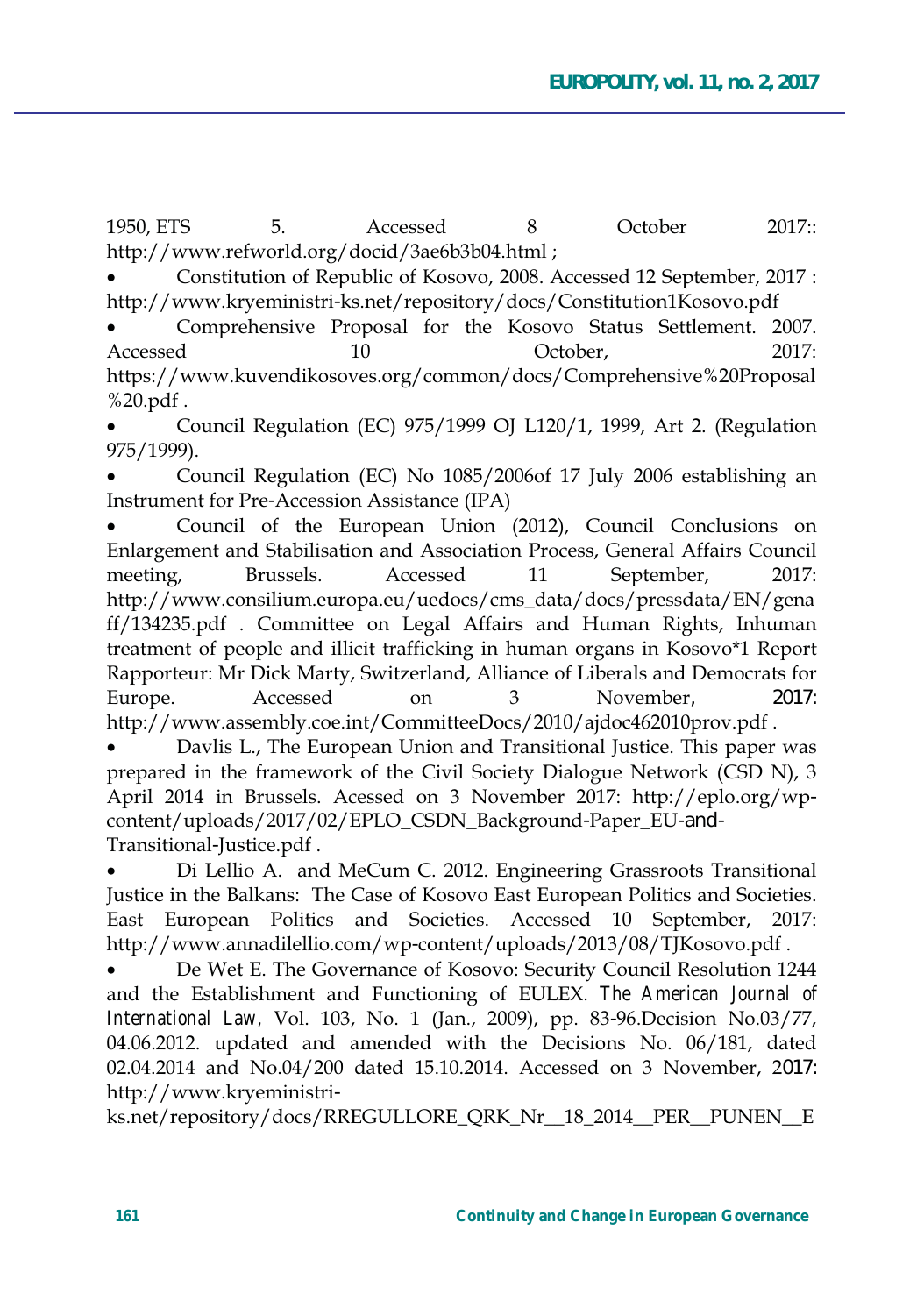\_GRUPIT\_PUNUES\_PER\_BALLAFAQIM\_ME\_TE\_KALUAREN\_DHE\_PAJTIM. pdf.

European Union Rule of Law Mission (EULEX). Accessed 12 September, 2017: http://www.eulex-kosovo.eu/en/info/whatisEulex.php.

European Commission and High Representative of the European Union for Foreign Affairs and Security Policy (2013a) Joint Report to the European Parliament and the Council on Kosovo's Progress in Addressing Issues Set Out in the Council Conclusions of December 2012 in View of a Possible Decision on the Opening of Negotiations on the Stabilisation and Association Agreement, Brussels. 22 April, **JOIN**  $(2013).$ Accessed 10 October.  $2017:$ http://ec.europa.eu/enlargement/pdf/key\_documents/2013/ks\_spring\_report 2013 en.pdf.

European Union, Treaty on European Union (Consolidated Version), Treaty of Maastricht, 7 February 1992, Official Journal of the European Communities C 325/5; 24 December 2002. Accessed 11 September 2017: http://www.refworld.org/docid/3ae6b39218.html.

European Commission, "The Multiannual Financial Framework: The External Action Financing Instruments", MEMO/13/1134.

European Security Strategy approved at the European Council meeting held in Brussels on the 12th of December 2003. Accessed 10 October 2017: https://www.consilium.europa.eu/uedocs/cmsUpload/78367.pdf.

European Union: The EU's Policy Framework on support to transitional justice. Accessed  $10$  $October2017$ http://eeas.europa.eu/top\_stories/pdf/the\_eus\_policy\_framework\_on\_support \_to\_transitional\_justice.pdf.

European Union, Treaty Establishing the European Community (Consolidated 1957. Version), Rome Treaty, 25 March Accessed: http://www.refworld.org/docid/3ae6b39c0.html.

EU Guidelines to EU Policy Towards Third Countries on Torture and Other Cruel, Inhuman or Degrading Treatment or Punishment. Accessed 10 October  $2017:$ 

http://www.consilium.europa.eu/uedocs/cmsUpload/TortureGuidelines.pdf.

European Commission (2012a) Communication From the Commission to the European Parliament and the Council on a Feasibility Study for a Stabilisation and Association Agreement Between the European Union and Kosovo, Brussels, 10 October, Com (2012) 602 final. Accessed on 18 September  $2017:$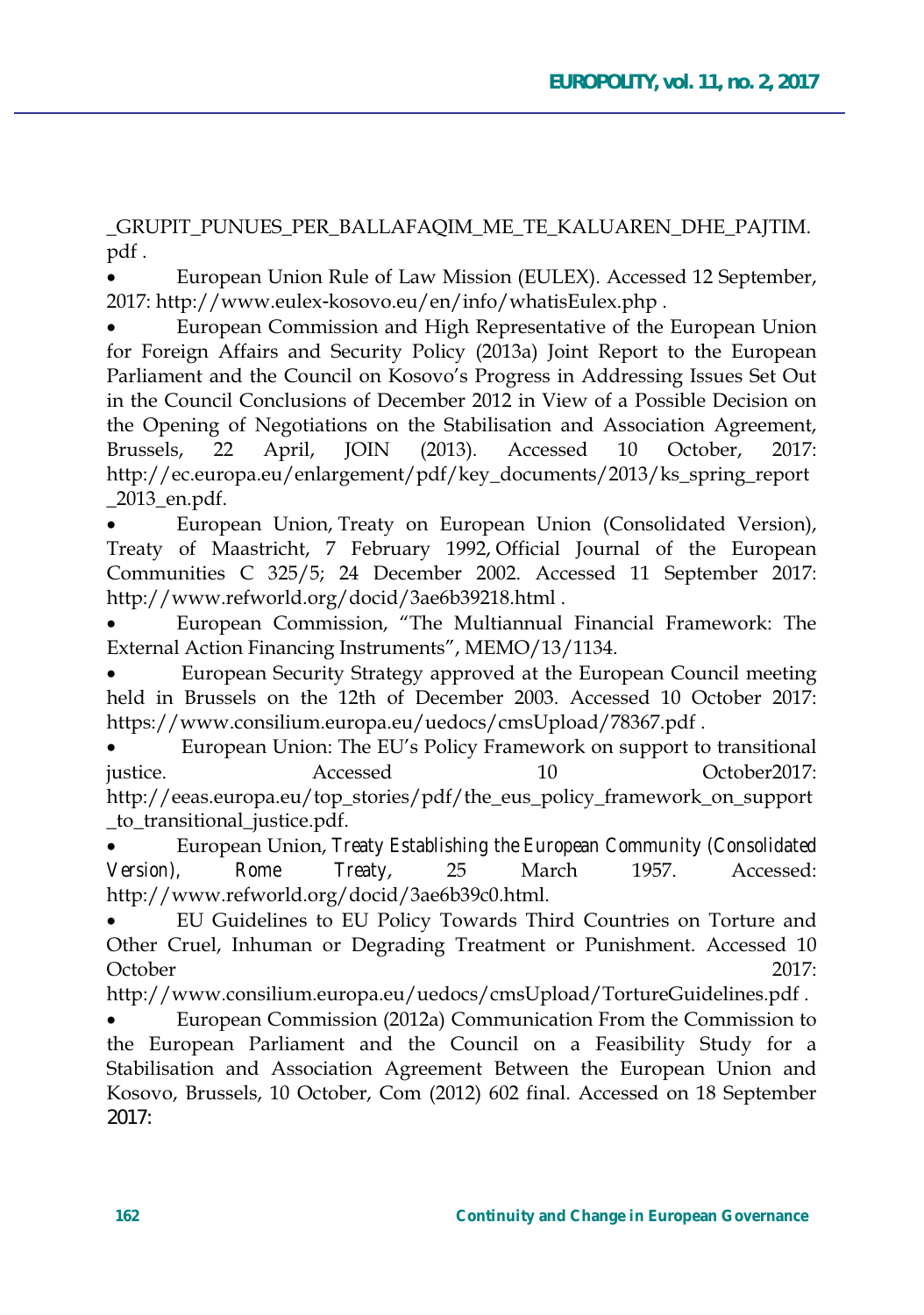http://ec.europa.eu/enlargement/pdf/key\_documents/2012/package/ks\_feasi bility 2012 en.pdf.

European Commission (2013) Recommendation for a Council Decision Authorising the Opening of Negotiations on a Stabilisation and Association Agreement Between the European Union and Kosovo, Brussels, 22 April, COM  $(2013)$  200 final. Accessed 2 September 2017: http://ec.europa.eu/enlargement/pdf/key\_documents/2013/ks\_recommendati on\_2013\_en.pdf.

European Union External Action, EULEX and War Crimes. Bernd Borchardt. EULEX Head of Mission. Accessed 3 November 2017: http://www.eulex-kosovo.eu/en/news/000427.php

European Union External Action, Dialogue between Belgrade and Pristina, 2017. Accessed on 3 November 2017: https://eeas.europa.eu/topics/eufacilitated-dialogue-belgrade-pristina-relations\_en.

EULEX report to the UN, 17 June 2009, Acessed 3 November 2017: http://www.eulex-kosovo.eu/en/pressreleases/0049.php.

First Agreement of Principles Governing the Normalisation of Relations. Accessed 12 September 2017: http://www.kryeministriks.net/repository/docs/FIRST AGREEMENT OF PRINCIPLES GOVERNING THE NORMALIZATION OF RELATIONS, APRIL 19, 2013 BRUSSELS en.p.  $df.$ 

file:///C:/Users/PC/Downloads/TJ Guidance Note March 2010FIN  $AL\%20(1)$ .pdf.

Hayner Priscilla 1994 "Fifteen truth commissions, 1974 to 1994: a comparative study." Human Rights Quarterly 16: 597-655

Hayner, Priscilla (2001) Unspeakable truths. New York: Routledge.

Human Rights Watch, 2004. Failure to protect anti-minority violence in *Kosovo, March 2004*. Accessed 5 July 2017: https://www.hrw.org/report/2004/07/25/failure-protect/anti-minorityviolence-kosovo-march-2004.General Affairs & External Relations Council *(GAERC). Extracts from successive General Affairs & External Relations Councils 16* June 2003. Accessed 10 October 2017: http://www.consilium.europa.eu/ueDocs/cms\_Data/docs/pressdata/en/gena  $/76201.pdf$ .

ICRC Press Release, Kosovo: First meeting of working group on missing persons 11-03-2004 News Release. Accessed 12 September 2017: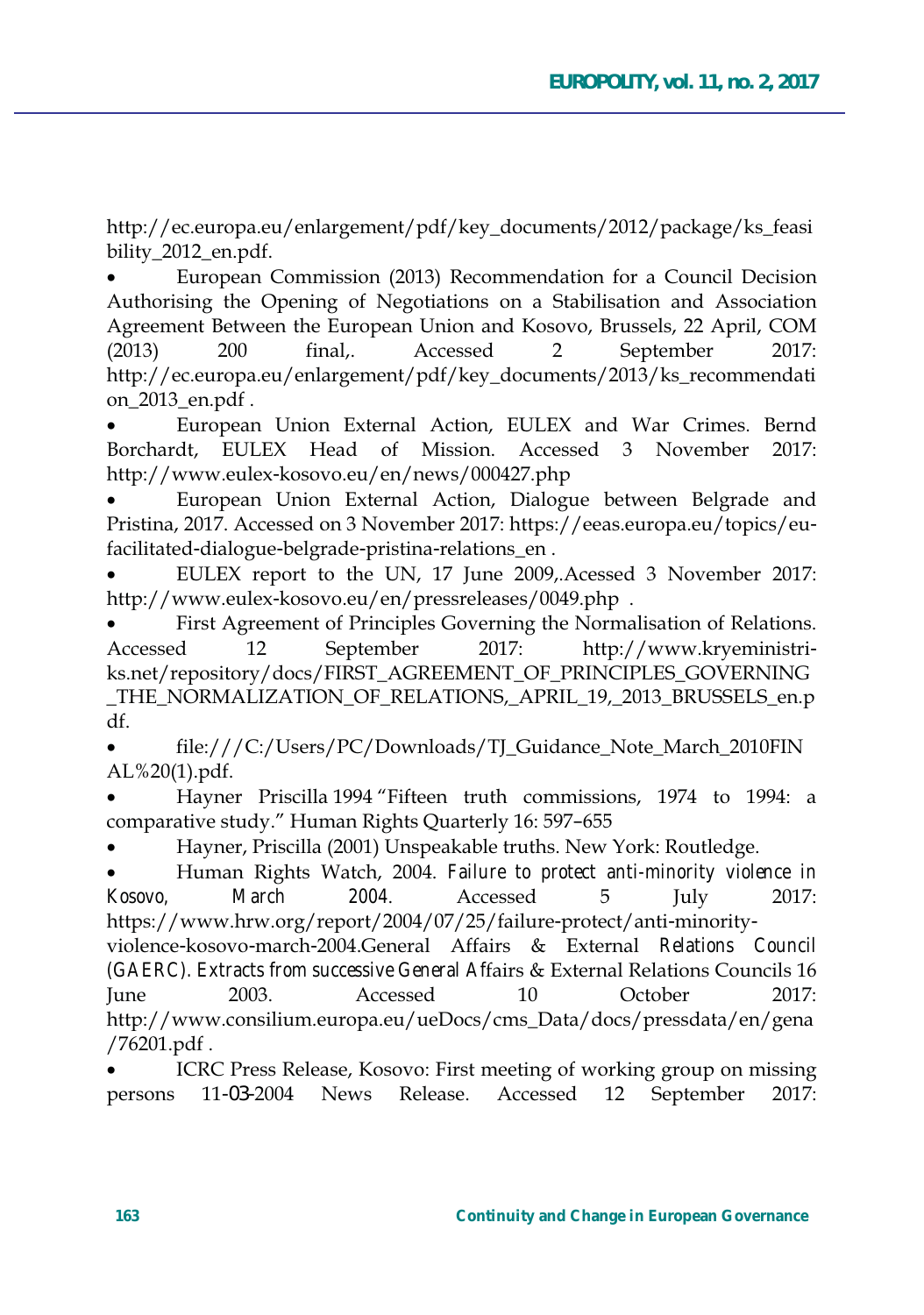https://reliefweb.int/report/serbia/kosovo-meeting-working-group-missingpersons.

Institute for Democracy and Conflict Resolution: Briefing Paper Transitional Justice 2011.

International Crisis Group, 2004. Collapse in Kosovo. *Europe Report No.* 155, 22 April, 2004. Accessed on 5 July 2017: https://www.files.ethz.ch/isn/28082/155 collapse in kosovo revised.pdf.

Jacque, J.P. (2015). Review of the EULEX Kosovo Mission's Implementation of the Mandate with a Particular Focus on the Handling of Recent Allegations. Accessed on 13 September 2017: eeas.europa.eu/statementseeas/docs/150331-jacque-report-en.pdf>.

Justice in Conflict, "It is a good thing that we don't know."  $-$  An Interview with Bekim Blakaj on the Travails of Transitional Justice in Kosovo, 11 September 2017. Accessed on 3 November 2017: https://justiceinconflict.org/2017/09/11/it-is-a-good-thing-that-we-dont-knowan-interview-with-bekim-blakaj-on-the-travails-of-transitional-justice-in $kosov<sub>O</sub>$ .

Kosovo 2.0 Nora Ahmetaj, Kosovo President must be Careful when *establishing* the Truth and Reconciliation Commission, 28, 02, 2017. Accessed on 3 November 2017: http://kosovotwopointzero.com/en/president-must-carefulestablishing-truth-reconciliation-commission/.

Kosovo 2.0, Drita Hajdari. Without Cooperation with Serbia it is Impossible to Bring Justice for War Crimes, by Leonora Aliu, 13.04.2017. Accessed 3 November 2017: http://kosovotwopointzero.com/en/drita-hajdariwithout-cooperation-serbia-impossible-bring-justice-war-crimes/.

Law No. 04/L-054 On the Status and the Rights of the Martyrs, Invalids, Veterans, Members of Kosova Liberation Army, Civilian Victims of War and Their Families. Accessed on 3 November 2017: http://www.kuvendikosoves.org/common/docs/ligjet/Law%20on%20the%20s tatus%20of%20the%20martyrs%20of%20war.pdf.

Law on the Protection and Promotion of the Rights of Communities and their Members in Kosovo Law no 03/1 -04712. Accessed 1 September 2017: http://www.gazetazyrtare.com/e-

gov/index.php?option=com\_content&task=view&id=148&Itemid=56&lang=en.

Law ON SPECIALIST CHAMBERS AND SPECIALIST PROSECUTOR'S OFFICE, Law No.05/L-053. Accessed on 3 November 2017: https://www.kuvendikosoves.org/common/docs/ligjet/05-L-053%20a.pdf.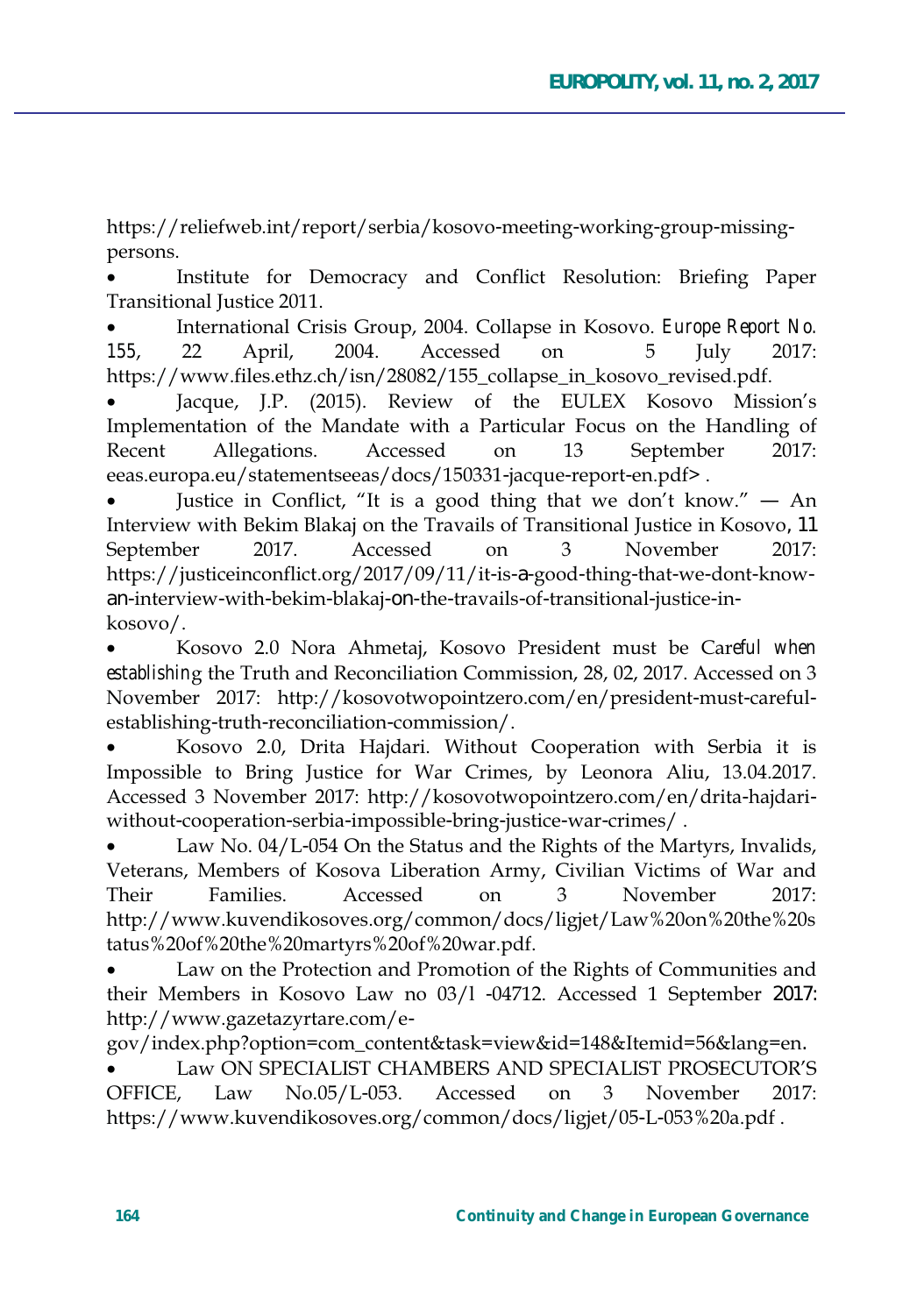Military-Technical Agreement, signed between KFOR and Yugoslav Serbian Forces on June 9, 1999. Accessed on 13 September 2017: http://www.nato.int/kosovo/docu/a990609a.htm.

Morreale V., Dealing with the past for a peace-built future September 2016. Accessed on 3 November  $Kosov<sub>0</sub>$  15  $2017:$ http://www.ks.undp.org/content/kosovo/en/home/presscenter/articl es/2016/09/15/dealing-with-the-past-for-a-peace-built-future-kosovo/.

Muižnieks N. 2012. Why does justice matter for reconciliation? Address on behalf of the Council of Europe Commissioner for Human Rights. Presentation in the conference Dealing with the Past and Reconciliation - What kind of truth seeking mechanism does Kosovo need?" International Civilian 22 May 2012. Office, Pristina, Accessed on 13 September 2017: https://wcd.coe.int/com.instranet.InstraServlet?command=com.instranet.CmdB lobGet&InstranetImage=2109289&SecMode=1&DocId=1902992&Usage=2.

Official Journal of the European Union, L115/50-56, 28 of April 2006. Accessed on 11 October 2017: http://eur-lex.europa.eu/oj/direct-access.html

Official Journal of the European Union COUNCIL DECISION (CFSP) 2016/947 of 14 June 2016. Accessed on 3 November 2017: http://www.eulexkosovo.eu/eul/repository/docs/COUNCIL%20DECISION%20CFSP%202016947 .pdf.

Philippe Kirshc Institute, Flexibility in Transitional Justice, 31 July 2017. Accessed 3 November 2017: http://www.kirschinstitute.ca/flexibility-intransitional-justice/.

Rafaeli N. 2012. Challenges in Dealing with the Past in Kosovo: From Territorial Administration to Supervised Independence and Beyond, Politorbis 54 Accessed October  $Nr_{-}$  $\overline{2}$  $201.$  $10$  $207:$ http://www.pgaction.org/pdf/Politorbis\_2\_2012\_No54\_10th%20anniversary%2 0of%20the%20ICC.pdf.

Regulation (EU) No 230/2014 of the European Parliament and of the Council of 11 March 2014 establishing an instrument contributing to stability and Accessed  $12$ September peace.  $2017:$ http://ec.europa.eu/dgs/fpi/documents/140311\_icsp\_reg\_230\_2014\_en.pdf.

Report of the UN secretary General 2002. On the Rule of Law and Transitional Justice in Conflict and Post conflict Societies (S/2004/616).

Reuters, Kosovo to form truth commission as wounds from 1998-99 war fester, World News, February 13, 2017. Accessed on 3 November 2017: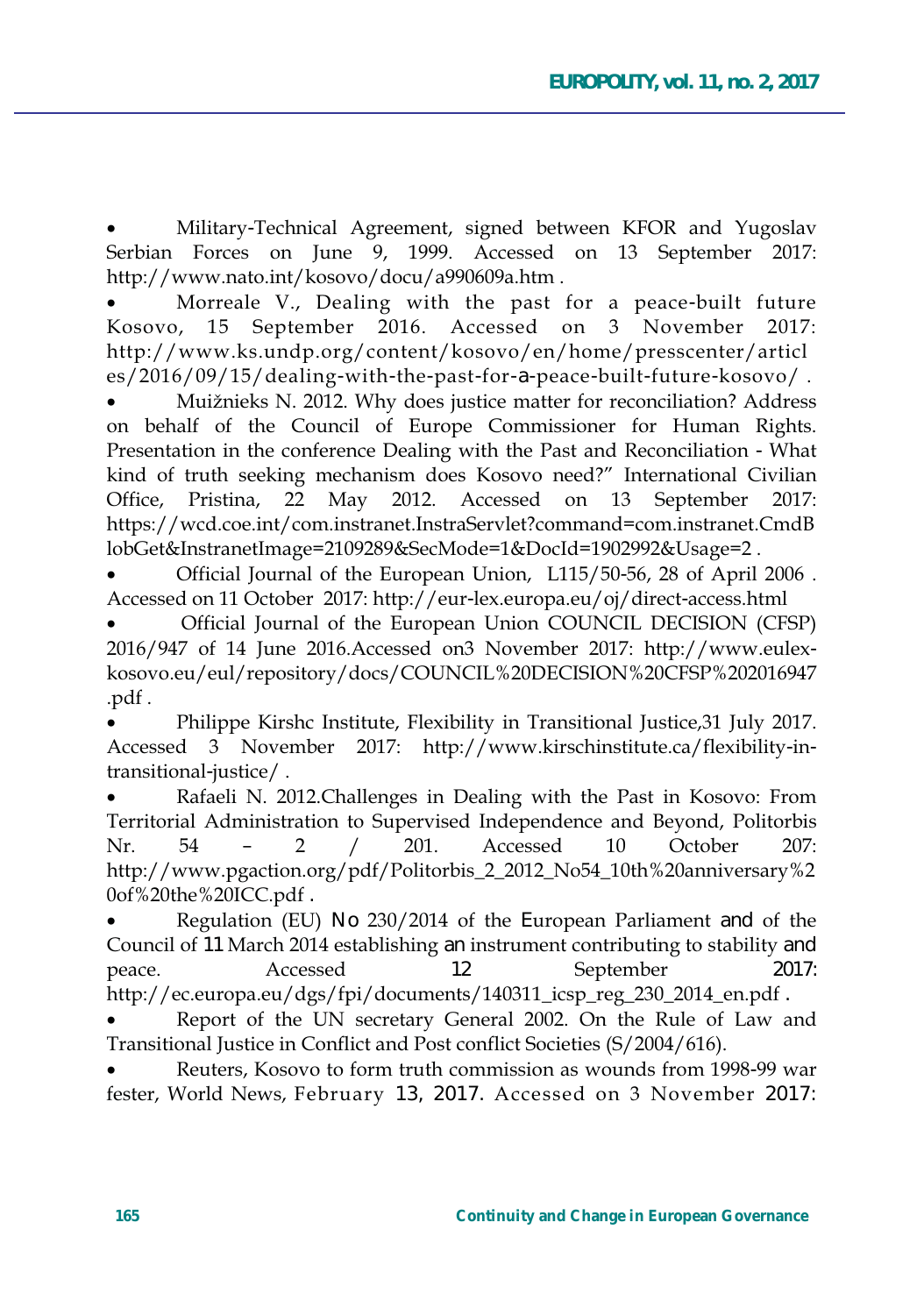http://www.reuters.com/article/uk-kosovo-president-commission/kosovo-toform-truth-commission-as-wounds-from-1998-99-war-fester-idUKKBN15S1U5

Teitel G.R., Transitional Justice Genealogy, 16. Harvard Human Rights Journal Vo. 16 spring 2003, pp 69-94.

United Nations Office of the United Nations High Commissioner for Human Right 2006. Rule-of law Tools for Post-conflict States Vetting: an operational framework. Accessed 10 September  $2017:$ http://www.ohchr.org/Documents/Publications/RuleoflawVettingen.pdf.

United Nations Secretary-General, The rule of law and transitional justice in conflict and post conflict societies (2004) UN Doc. S/2004/616.

United Nations, Charter of the United Nations, 24 October 1945, 1 UNTS XVI. Accessed 8 October 2017: http://www.refworld.org/docid/3ae6b3930.html

UN General Assembly, International Covenant on Civil and Political Rights, 16 December 1966, United Nations, Treaty Series, vol. 999, accessed 8 October  $2017 -$ 

United Nations Guidance Note of the Secretary General United Nations Approach to Transitional **Iustice** accessed 13 September 2017: http://www.refworld.org/docid/3ae6b3aa0.html.

UN General Assembly, Convention Against Torture and Other Cruel, Inhuman or Degrading Treatment or Punishment, 10 December 1984, United Nations, Treaty Series, vol. 1465, p. 85. Accessed 8 October 2017: http://www.refworld.org/docid/3ae6b3a94.html.

UN General Assembly, International Convention for the Protection of All Persons from Enforced Disappearance, 20 December 2006.Accessed 8 October 2017: http://www.refworld.org/docid/47fdfaeb0.html.

UN General Assembly, Universal Declaration of Human Rights, 10 December 1948.217  $\mathsf{A}$ (III), accessed October  $2017:$ 8 http://www.refworld.org/docid/3ae6b3712c.html.

UN General Assembly, International Convention on the Elimination of All Forms of Racial Discrimination, 21 December 1965, United Nations, Treaty Series, vol. 660 Accessed October  $2017:$ http://www.refworld.org/docid/3ae6b3940.html.

UN General Assembly, Convention Against Torture and Other Cruel, Inhuman or Degrading Treatment or Punishment, 10 December 1984, United vol. Accessed Nations, Treaty Series, 1465. 8 October  $2017$ http://www.refworld.org/docid/3ae6b3a94.html.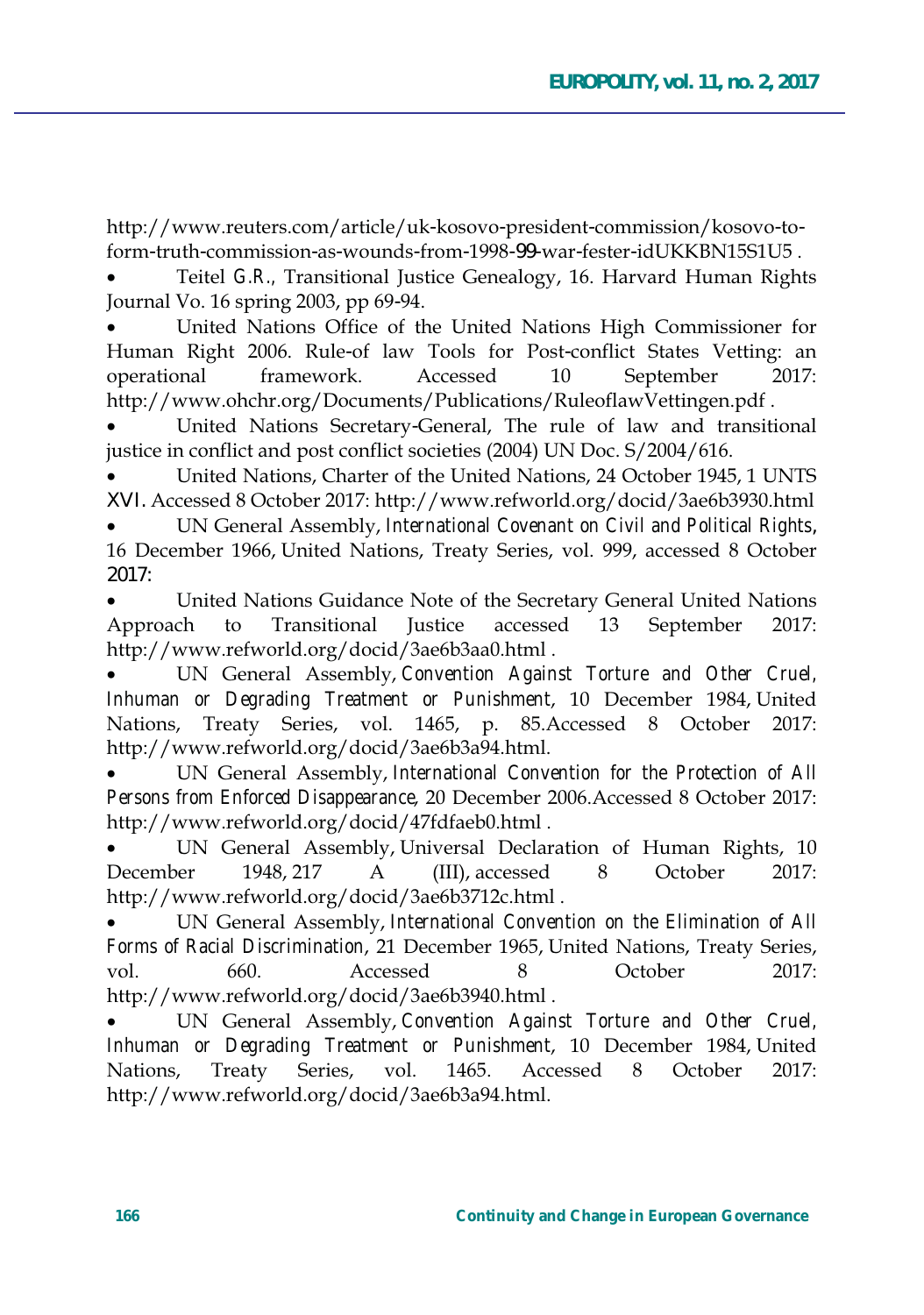UN General Assembly, International Convention for the Protection of All Persons from Enforced Disappearance, 20 December 2006. Accessed 8 October 2017: http://www.refworld.org/docid/47fdfaeb0.html.

UN General Assembly, *Convention on the Rights of the Child, 20 November* 1989, United Nations, Treaty Series, vol. 1577. Accessed 8 October 2017: http://www.refworld.org/docid/3ae6b38f0.html.

UN General Assembly, Convention Against Torture and Other Cruel, *Inhuman or Degrading Treatment or Punishment*, 10 December 1984, United Nations, Treaty Series, vol. 1465, p. 85Accessed 8 October 2017: http://www.refworld.org/docid/3ae6b3a94.html.

UN General Assembly, International Convention for the Protection of All Persons from Enforced Disappearance, 20 December 2006. Accessed 8 October 2017: http://www.refworld.org/docid/47fdfaeb0.html.

United Nations Security Council Resolution 1244, 1999 U.N. Doc. *S/RES/1244 (June 10, 1999).* 

*UNMIK (2008a*) Report of the Secretary General on the United Nations Interim Administration Mission in Kosovo (UNMIK), 12 June, 2008. Accessed 2 September 2017:http://www.unmikonline.org/UNMIKONLINE 2009/misc/docs/sc-reports/S-2008-354.pdf.

United Nations Security Council, The Rule of law and transitional justice in conflict and post-conflict societies, S/2004/616.

UNMIK/REG/2000/66 21 December 2000 Regulation no. 2000/66 on benefits for war invalids of Kosovo and for the next of kin of those who died as a result of the armed conflict in Kosovo. Accessed 4 September 2017: http://www.unmikonline.org/regulations/2000/reg66-00.htm.

Sission Jonathan: A Conceptual Framework for Dealing with the Past. 2010. Swisspeace. Accessed on 2 November 2017: http://www.swisspeace.ch/fileadmin/user\_upload/Media/Publications/DwP Conceptual Framework October2012.pdf

Statement by Samuel Žbogar, Head of the EU Office in Kosovo and EU Special Representative, 'The truth beyond any doubt (10/04/2014).